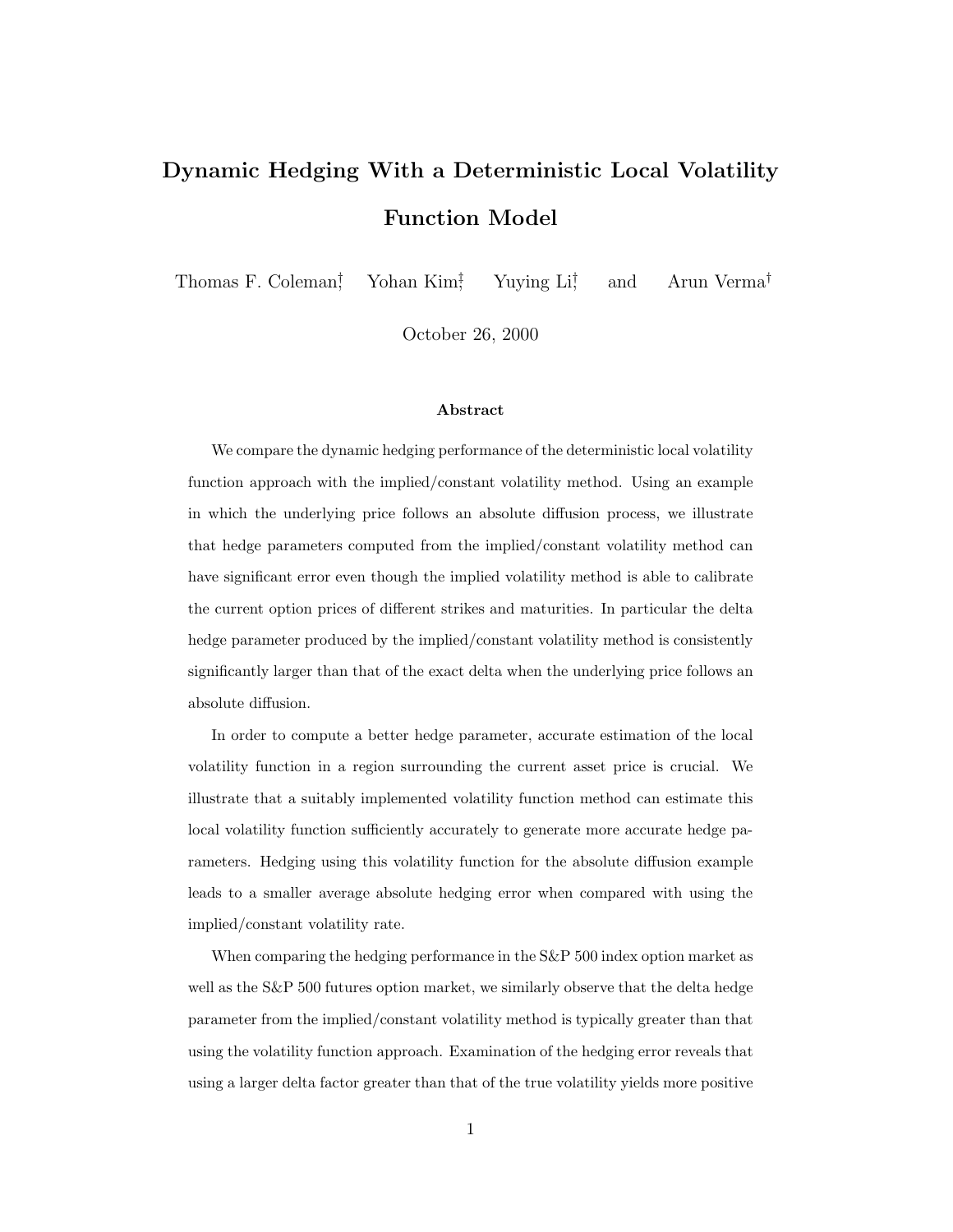average hedging error, assuming the underlying follows a deterministic volatility model. We observe that, in both the S&P 500 index option market and futures option market, the average absolute hedging error using the volatility function approach is smaller than that of the implied/constant volatility method for a sufficiently long hedging horizon, approximately 17 days for the S&P 500 index options and 6 days for the S&P 500 futures options. In addition, the average hedging error using the volatility function approach is always smaller than that of the implied/constant volatility method.

#### **1. Introduction**

Option hedging error can arise from two different sources. First, the option value is a nonlinear function of the underlying and the Black-Scholes hedging is instantaneous; however, only discrete hedging, possibly with infrequent rebalancing due to transaction costs, can be done in practice. Second, errors in the underlying price model can lead to poor hedging performance.

Many studies have shown that the classical Black-Scholes constant volatility model does not adequately describe the stock price dynamics, see e.g., [17]. Implied volatility typically exhibits a dependence on both the option strike and maturity, referred to as the volatility smile. The *constant volatility* method, which assumes that the volatility rate is constant for all the options on the same underlying, can lead to a significant model specification error. To reduce this error, the *implied volatility* method which applies

<sup>†</sup>Computer Science Department and Cornell Theory Center, Cornell University, Ithaca, NY 14850.

<sup>‡</sup>Center for Applied Mathematics, Cornell University, Ithaca, NY 14850.

<sup>∗</sup>Research partially supported by the National Science Foundation NSF through grant DMS-9805602 and ONR through grant N00014-96-1-0050. This research is also partially supported by the Cornell Theory Center which receives funding from Cornell University, New York State, the National Center for Research Resources at the National Institutes of Health, the National Science Foundation, the Department of Defense Modernization Program, the United States Department of Agriculture, and members of the Corporate Partnership Program and the Financial Industry Solutions Center, a joint venture of Silicon Graphics, Inc. and Cornell University based in New York City.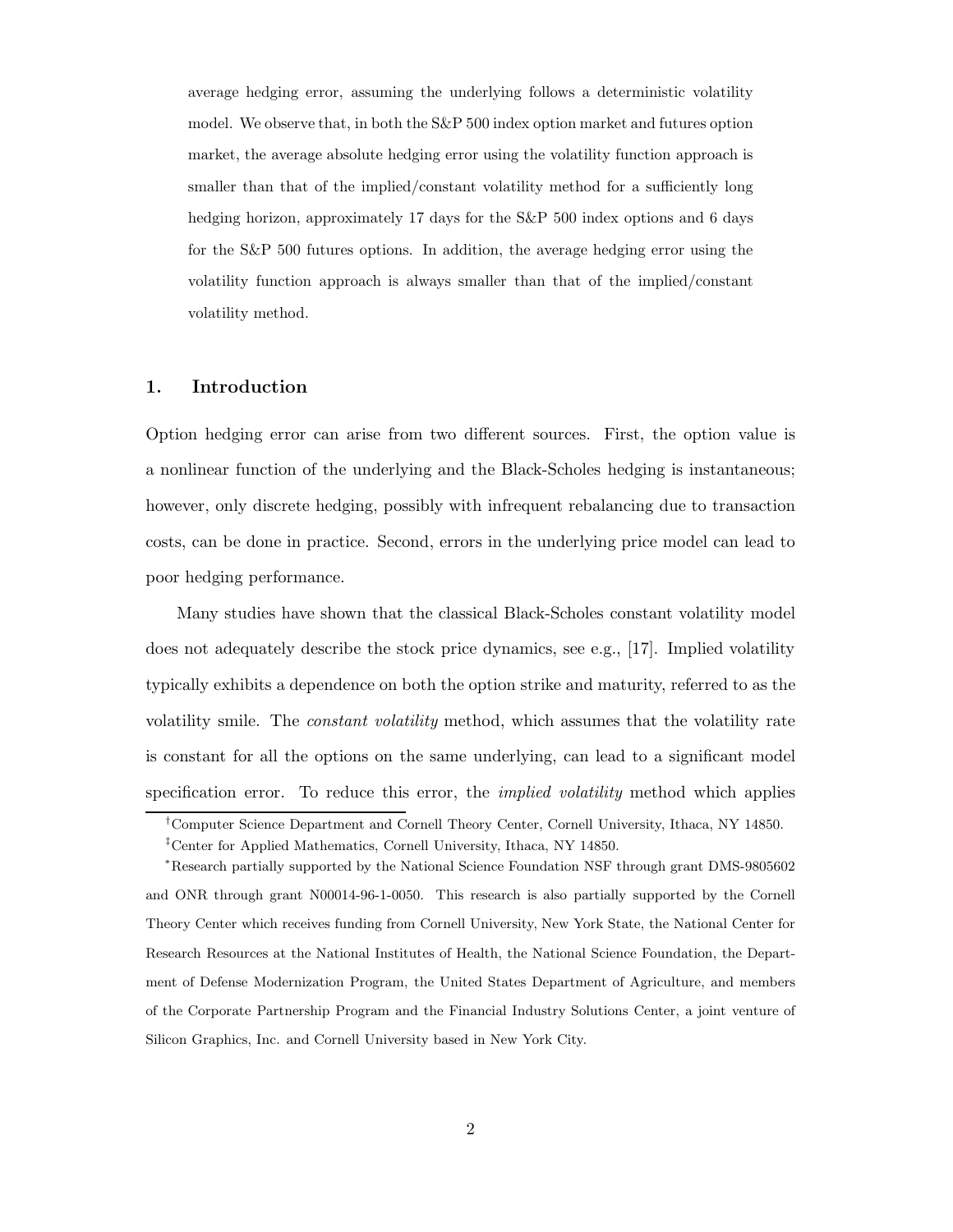different volatility rates for options with different maturities and strikes is frequently used in practice for pricing and hedging. However, this method is ad hoc and inherently inconsistent. Although the implied volatility method yields accurate option price calibration, it does not address the issue of the appropriate model specification. One objective of this paper is to illustrate the importance of the accurate model specification in hedging.

A natural extension to the constant Black-Scholes pricing formula is to allow the volatility rate to be a deterministic function of the underlying price and time. In [12], Dupire shows that, under some regularity assumptions, this local volatility function can be uniquely determined if the prices of European options of all strikes and maturities are available. In this paper we define a *volatility function method* as the method which computes a local deterministic volatility function from the market option prices. The computed volatility function can then be used for pricing options and computing hedge parameters for risk management. Various computational methods have been proposed  $[2, 3, 7, 9, 10, 14, 15, 16, 17]$  to compute a local volatility function calibrating a finite set of market option data. In the volatility function method [7], the volatility function is represented as a spline in an attempt to estimate the unknown volatility model accurately; the use of spline offers the flexibility in potentially modeling a complex volatility function and at the same time has the capacity to limit overfitting by judiciously choosing the number of spline knots.

More recently, there have been empirical studies comparing the local volatility function approach with the implied/constant volatility rate method in pricing and hedging [5, 4, 6, 11, 15]. In particular, Dumas, Fleming and Whaley [11] compare a few parametric volatility function models, including constant and quadratic forms, in option price predicting and hedging for S&P 500 index options using the market data from June 1988 to December 1993. They conclude that a parsimonious model is better for predicting the future option price [11]. In addition, a deterministic volatility function method does not appear to be an improvement over the implied/constant volatility rate model when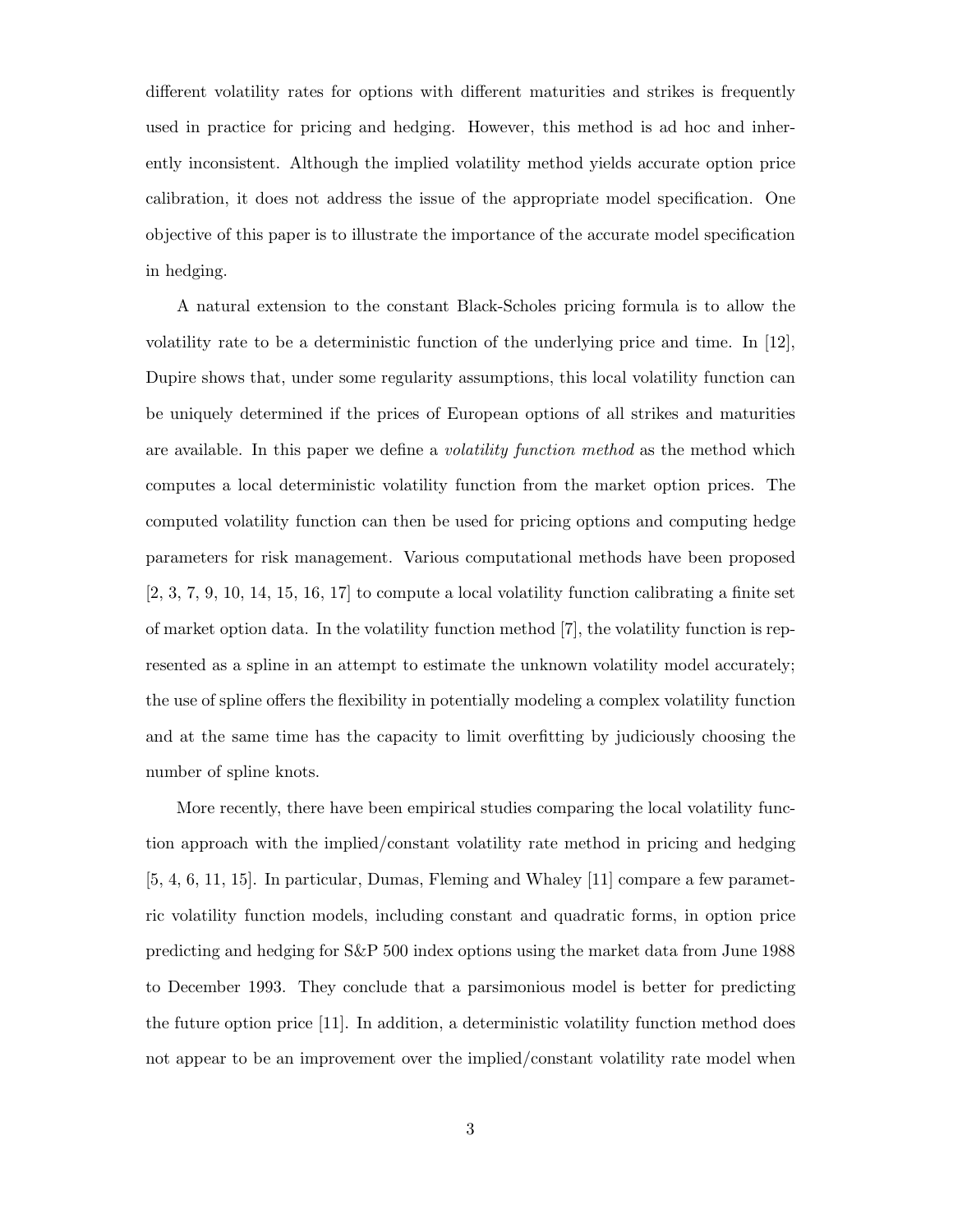delta hedging for a 1-week hedging period with continuous rebalancing [11].

In this paper, we provide empirical evidence illustrating that a suitably implemented volatility function method can be advantageous in discrete delta hedging for a longer hedging horizon, compared with an implied/constant volatility rate method. The purpose of delta hedging is to eliminate the first order sensitivity of an option price with respect to the underlying price. We first quantify the dependence of this hedging error on the accuracy of the delta hedge parameter in §2. Then we illustrate in §3 that the ad hoc implied volatility rate method, as well as the constant volatility method, generates erroneous hedge parameters, assuming the underlying price does not follow a geometric Brownian motion. In particular, we demonstrate that delta computed from the implied/constant volatility method tends to be larger than the true hedge parameters. In §4, we describe a spline volatility function method [7] and demonstrate, using a simple example, that it can produce significantly more accurate hedge parameters and smaller hedging error. More importantly, we provide empirical evidence in §5 and §6, using the S&P 500 index and futures option market data, that a suitably implemented volatility function method performs significantly better in dynamic hedging against the underlying price movement, in comparison with the implied/constant volatility method. We observe that the delta hedge parameter computed from the volatility method is on average less than that of the implied/constant volatility method. Moreover, dynamic hedging using the volatility function method always yields smaller average absolute hedging error for a sufficiently long hedge horizon, approximately 17 days for the S&P 500 index options and 6 days for the S&P 500 futures options.

### **2. Delta and Hedging Error**

In dynamic hedging, hedge parameters are computed at each rebalancing time to adjust the position of the underlying holding in a hedge portfolio. Thus it seems intuitive that hedging with an accurate hedge parameter yields smaller hedging error.

For example, delta hedging error is directly related to the accuracy of the delta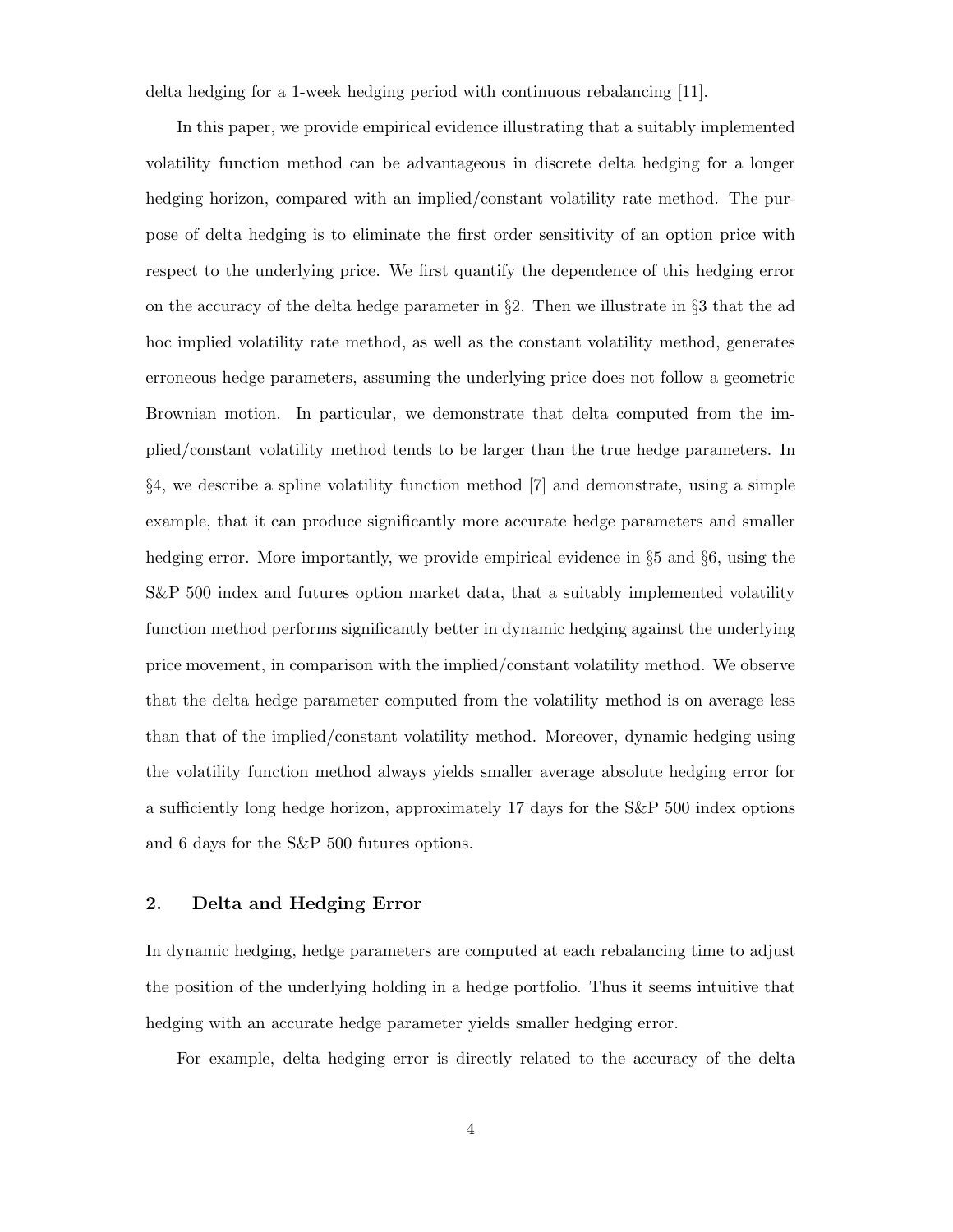hedge parameter. To see this mathematically, let us assume that the underlying price  $S_t$ is described by a general deterministic local volatility model,

$$
\frac{dS_t}{S_t} = (\mu - q)dt + \sigma(S_t, t)dW_t,
$$
\n(1)

where  $W_t$  is a standard Brownian motion,  $\mu$  is the drift, q is the dividend yield, and  $\sigma(S, t)$  is a deterministic local volatility function satisfying suitable regularity conditions so that (1) admits a unique solution. In this paper we denote  $V_t \equiv V(S_t, t)$  as the exact option value when the underlying has price  $S_t$  at time t. Hedging error from using an approximate delta hedge factor  $\Delta_t$  for an infinitesimal time dt can be measured by the value  $\Pi_{t+dt}$  at  $t+dt$  of the self-financing portfolio  $\{\Delta_t S_t, B_t, -V_t\}$  formed at time t where  $B(t) = V_t - \Delta_t S_t$  is the riskless bond. The value of the portfolio  $\Pi_{t+dt}$  equals  $d\Pi_t$  where

$$
d\Pi_t = \Delta_t dS_t + q\Delta_t S_t dt + r(V_t - \Delta_t S_t) dt - dV_t.
$$

Using Ito's Lemma,

$$
dV_t = \sigma S_t \frac{\partial V}{\partial S} dW_t + \left( (\mu - q) S_t \frac{\partial V}{\partial S} + \frac{1}{2} \sigma^2 S_t^2 \frac{\partial^2 V}{\partial S^2} + \frac{\partial V}{\partial t} \right) dt,
$$

and the Black-Scholes equation

$$
\frac{\partial V}{\partial t} + \frac{1}{2}\sigma^2 S^2 \frac{\partial^2 V}{\partial S^2} = rV - (r - q)S \frac{\partial V}{\partial S},
$$

the instantaneous hedging error is

$$
d\Pi_t = \sigma S_t (\Delta_t - \frac{\partial V}{\partial S}) dW_t + (\mu - r) S_t (\Delta_t - \frac{\partial V}{\partial S}) dt.
$$
 (2)

Thus, assuming that the underlying price satisfies a stochastic equation (1) with  $\sigma > 0$ and  $\mu \neq r$ , the instantaneous hedging error is determined by the accuracy of delta: the mean and standard deviation of the relative instantaneous hedging error  $\frac{d\Pi_t}{S_t}$  is zero if and only if  $\Delta_t$  equals the exact delta  $\frac{\partial V}{\partial S}$ .

## **3. Delta from the Implied Volatility**

It is well recognized that the price of an exotic option, e.g., a barrier option, can be very sensitive to the volatility model specification. Less emphasized, however, is the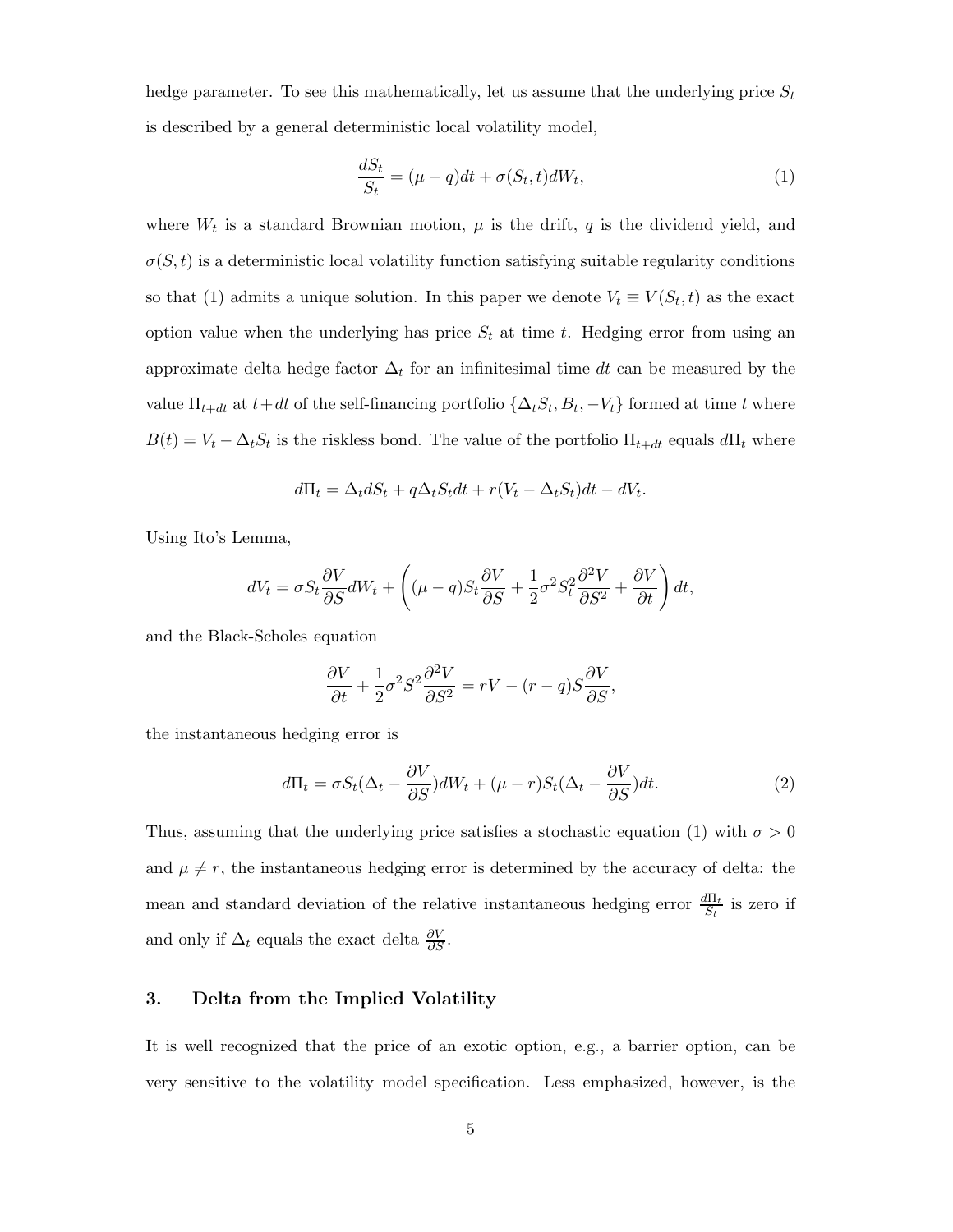sensitivity of the hedging error to the model specification error. In a market exhibiting a volatility smile, the constant volatility model can yield a poor approximation to the price movement. In addition, the implied volatility method is an inherently inconsistent way of modeling the underlying price in this context. They both can generate poor hedge parameter approximation.

To examine this in detail, let us consider a European call option with a fixed time to maturity  $T$ . Assume that the underlying price is modeled by a deterministic volatility model (1). For a call option with value  $C(S_0, K, T, r, q, \sigma)$ , the implied volatility is the volatility rate  $\sigma_{\text{imp}}^c$  such that

$$
C_{\rm BS}(S_0, K, T, r, q, \sigma_{\rm imp}^c) = C(S_0, K, T, r, q, \sigma).
$$
 (3)

Here  $C_{\text{BS}}(S_0, K, T, r, q, \sigma_{\text{imp}}^c)$  denotes the corresponding Black-Scholes formula. Holding K, T, r, and q constant, the implied volatility  $\sigma_{\text{imp}}^c$  is a function of the initial price S<sub>0</sub> unless the local volatility function  $\sigma$  is a constant. In general, we have  $\sigma_{\text{imp}}^c$  =  $\sigma_{\text{imp}}^c(S_0, K, T, r, q)$ . Thus

$$
\frac{\partial C}{\partial S_0} = \frac{\partial C_{\text{BS}}}{\partial S_0} + \frac{\partial C_{\text{BS}}}{\partial \sigma_{\text{imp}}^c} \frac{\partial \sigma_{\text{imp}}^c}{\partial S_0}.
$$
\n(4)

When the local volatility  $\sigma$  is not a constant, the implied volatility rate  $\sigma_{\text{imp}}^c(S_0, K, T, r, q)$ can vary with the initial price  $S_0$ .

Let us illustrate this with a simple example in which the underlying price is assumed to follow an absolute diffusion process,

$$
\frac{dS_t}{S_t} = \mu \, dt + \frac{C}{S_t} dW_t,\tag{5}
$$

where  $\mu$  is the drift,  $W_t$  is a standard Brownian motion, and  $C > 0$  is a constant. Here the volatility is a monotonically decreasing function of the underlying price but does not depend on time.

Consider specifically an example when the initial underlying price  $S_0 = 100$ , risk-free interest rate  $r = .06$ , the dividend rate  $q = 0$ , and  $C = 40$ . Figure 1 graphs how the implied volatility rate  $\sigma_{\text{imp}}^c$  varies with the strike and time to maturity in relation to the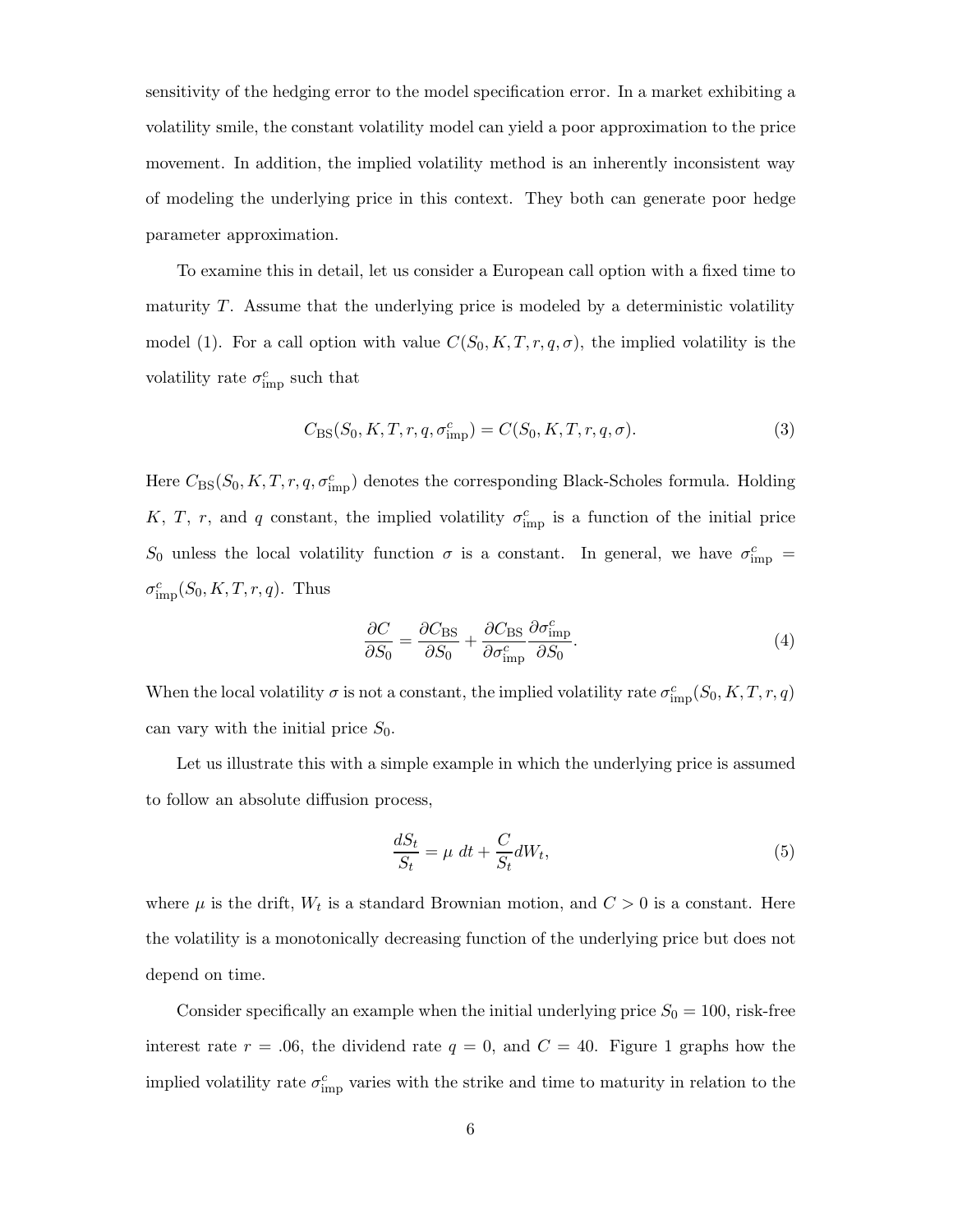true local volatility function  $C/K$  (note that the local volatility function is considered as a function of strike and time to maturity  $\sigma(K,T)$  in the context of the forward equation). Note that the implied volatility here shows little dependence on the time to maturity since the local volatility is a function of the underlying price for this example.



Figure 1: Implied Volatility and the Exact Volatility  $C/K$ 

This simple volatility model is of interest since the computed volatility functions from the S&P 500 index options and futures options bear a strong resemblance to this model. Analysis of the hedging results for this simple example can potentially shed light on the performance of the hedging methods in the S&P 500 index and futures options markets. When the underlying follows the absolute diffusion process (5), a closed-form solution for the European option price exists [8]; this closed-form solution can be used to compute the exact option prices as well as hedge parameters.

For the absolute diffusion example, we can clearly observe the dependence of the implied volatility  $\sigma_{\text{imp}}^c$  on  $S_0$ ; Figure 2 graphs  $\sigma_{\text{imp}}^c(S_0)$  for a call option with  $K = 100$ and  $T = 1$ .

Since here  $\sigma_{\text{imp}}^c(S_0)$  is monotonically decreasing with the initial price  $S_0$  and the Black-Scholes vega  $\frac{\partial C_{BS}}{\partial \sigma_{\text{imp}}^c}$  is positive, equation (4) suggests that the implied volatility method overestimates the delta hedge parameter. Figure 3 confirms this is indeed the case: delta from the implied/constant volatility is significantly larger than the true delta. In addition, error in delta increases as time to maturity increases. The delta hedge parameters from the implied volatility rate and constant volatility rate are close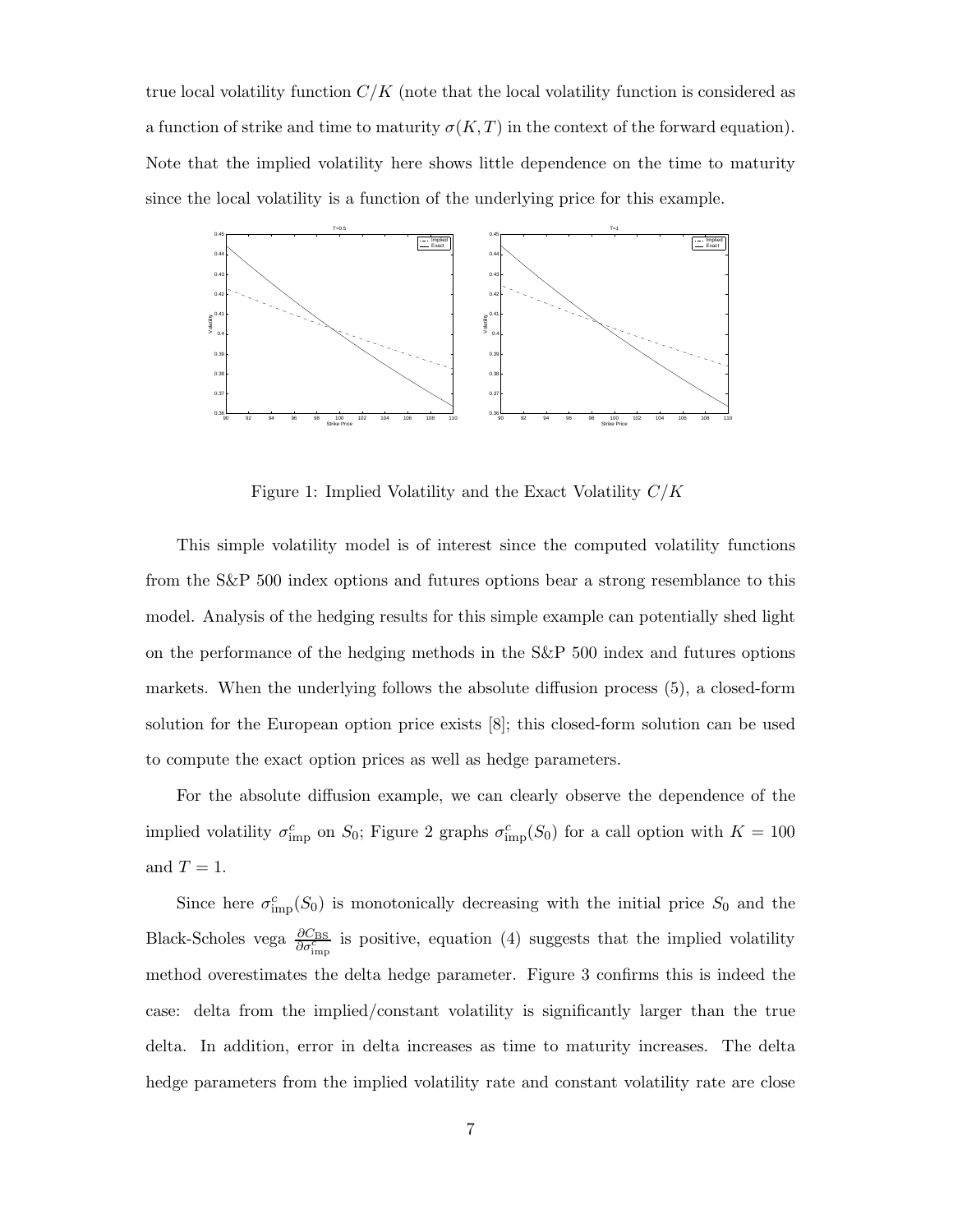

Figure 2: Implied Volatility  $\sigma_{\text{imp}}^c(S_0)$  and the Exact Volatility  $C/S0$ 

for this example (we have  $K = S_0 = 100$  here).



Figure 3: Delta Comparisons: Using the Implied/Constant Volatility Rate

Sensitivity  $\frac{\partial \sigma_{\text{imp}}^c}{\partial S_0}$  provides useful information on the error in the implied volatility delta. Indeed, if this sensitivity is known, it can be used to adjust the Black-Scholes delta  $\frac{\partial C_{\text{BS}}}{\partial S_0}$  according to (4) so that it becomes more accurate. Unfortunately, sensitivity  $\frac{\partial \sigma_{\text{imp}}^c}{\partial S_0}$  is not observable in practice. In [10], Derman, Kani and Zou assume that the local volatility function is a linear function of the underlying price  $S$  only and heuristically derive three rules of thumb for the S&P 500 index options. We use the following arguments suggesting that the implied volatility  $\sigma_{\rm imp}^c$ , at least in the S&P 500 index option market, is typically a monotonically decreasing function of the initial price  $S_0$ .

When the underlying price satisfies the stochastic equation (1), the European put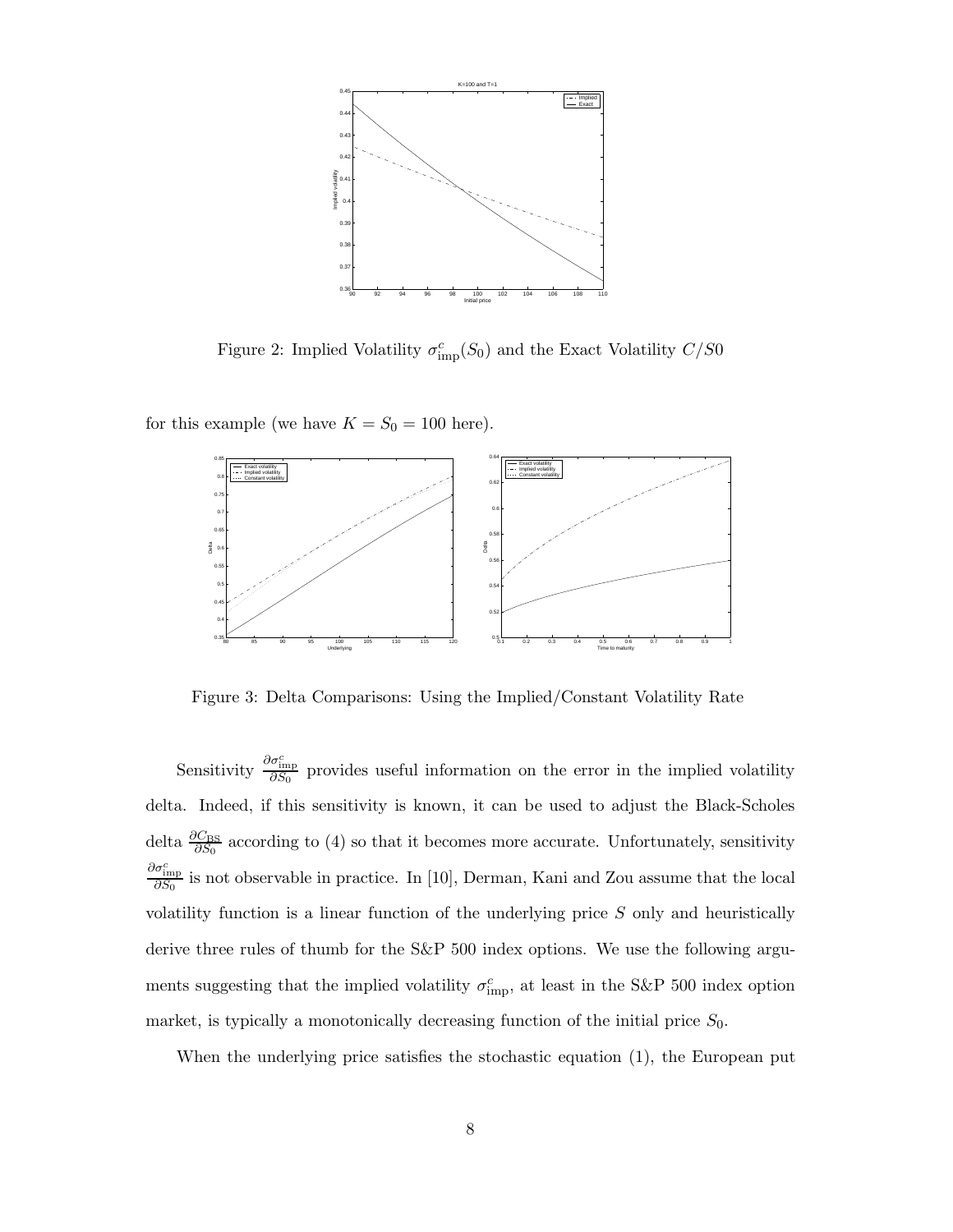and call prices are related through the reversal of  $K$  and  $S$ , and  $q$  and  $r$  via the following equation

$$
C(S, K, T, r, q, \sigma) = P(K, S, T, q, r, \sigma),
$$
\n(6)

where  $P(S, K, T, q, r, \sigma)$  denotes the put price with strike K and time to maturity T. Therefore we have

$$
P_{\rm BS}(K,S_0,T,q,r,\sigma_{\rm imp}^c(S_0,K,T,r,q)) = C_{\rm BS}(S_0,K,T,r,q,\sigma_{\rm imp}^c(S_0,K,T,r,q)).
$$

By definition of  $\sigma_{\text{imp}}^c$ ,

$$
C_{\text{BS}}(S_0, K, T, r, q, \sigma_{\text{imp}}^c(S_0, K, T, r, q)) = C(S_0, K, T, r, q, \sigma).
$$

Using (6) again, we obtain

$$
C(S_0, K, T, r, q, \sigma) = P(K, S_0, T, q, r, \sigma).
$$

Let  $\sigma_{\text{imp}}^p(K, S_0, T, q, r)$  be the implied volatility of the put option  $P(K, S_0, T, q, r, \sigma)$ , i.e.,

$$
P(K, S_0, T, q, r, \sigma) = P_{\text{BS}}(K, S_0, T, q, r, \sigma_{\text{imp}}^p(K, S_0, T, q, r)).
$$

Therefore

$$
P_{\rm BS}(K, S_0, T, q, r, \sigma_{\rm imp}^c(S_0, K, T, r, q)) = P_{\rm BS}(K, S_0, T, q, r, \sigma_{\rm imp}^p(K, S_0, T, q, r)).
$$

Assuming that the implied volatility is unique, we have

$$
\sigma_{\text{imp}}^c(S_0, K, T, r, q) = \sigma_{\text{imp}}^p(K, S_0, T, q, r).
$$

Therefore

$$
\frac{\partial \sigma_{\text{imp}}^c(S_0, K, T, r, q)}{\partial S_0} = \frac{\partial \sigma_{\text{imp}}^p(K, S_0, T, q, r)}{\partial S_0}.
$$

Note that the derivative on the left of the above equation is with respect to the initial price whereas the derivative on the right is with respect to the strike price. For futures options, we can regard  $q = r$  in the pricing function and thus  $\frac{\partial \sigma_{\rm imp}^c(S_0, K, T, r, q)}{\partial S_0} =$  $\frac{\partial \sigma_{\text{imp}}^p(K,S_0,T,r,q)}{\partial S_0}$ . When  $q \approx r$ , we can use  $\frac{\partial \sigma_{\text{imp}}^p(K,S_0,T,q,r)}{\partial S_0}$  as an approximation to  $\frac{\partial \sigma_{\text{imp}}^c(S_0, K, T, r, q)}{\partial S_0}$ . It has been noted in [17] that, after the 1987 crash, the implied volatility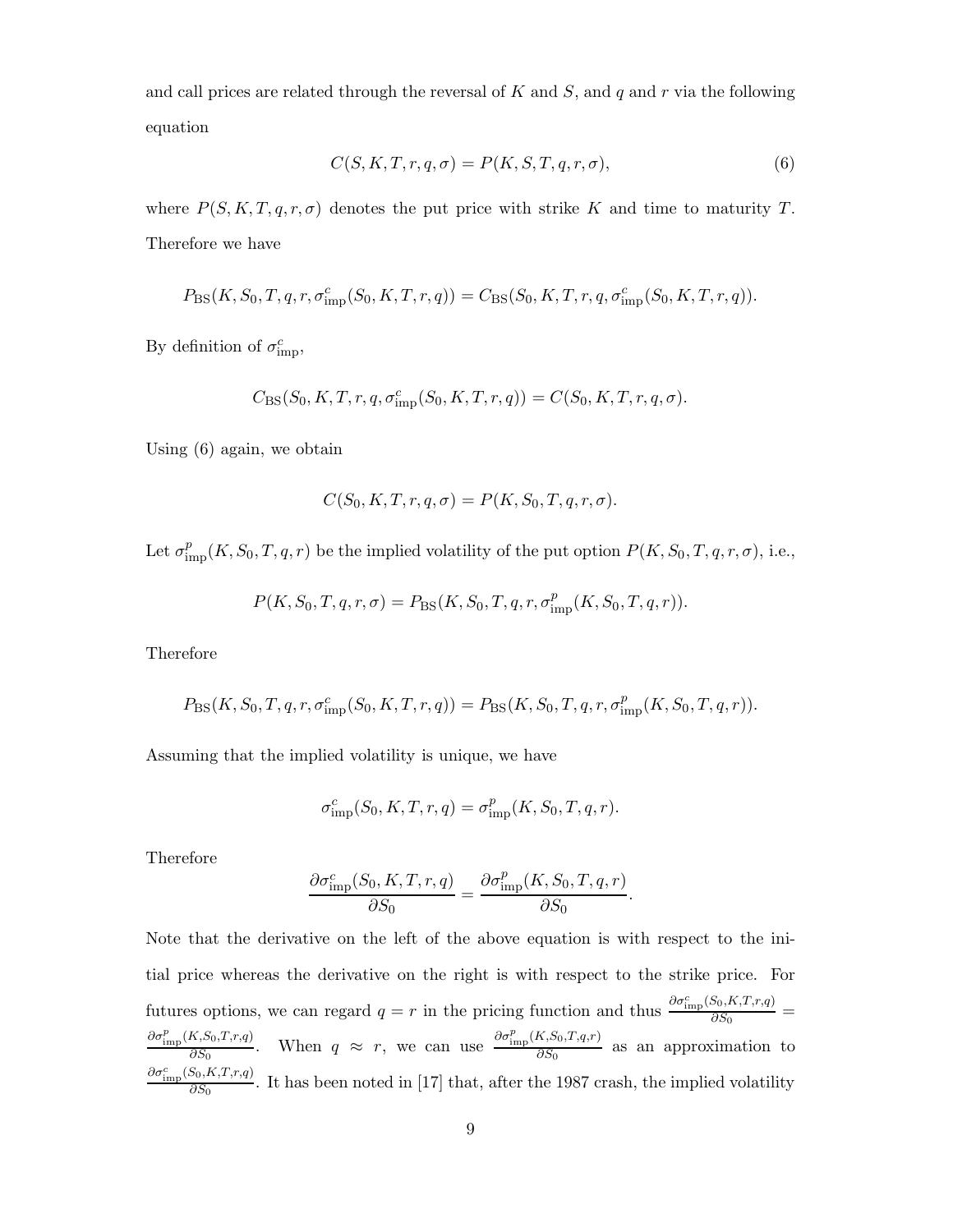of the S&P 500 index options exhibits a sneer: the implied volatility rate decreases monotonically as the option strike increases, i.e.,  $\frac{\partial \sigma_{\text{imp}}^p(K,S_0,T,q,r)}{\partial S_0} < 0$ , with the rate of decrease increasing for options with short maturities. Therefore it is likely that  $\frac{\partial \sigma_{\text{imp}}^c(S_0, K, T, r, q)}{\partial S_0} < 0$ when  $q \approx r$ .

#### **4. A Spline Volatility Function Method**

In order to compute accurate hedge parameters, it is important to estimate the local volatility function sufficiently accurately. More precisely, the local volatility function in a region  $\mathcal{B} \in \mathbb{R}^+ \times [0,T]$  around  $(S_0, 0)$  is crucial; the option price is most sensitive to the volatility function  $\sigma(S, t)$  in the region  $(S, t) \in \mathcal{B}$ . This is depicted, in Figure 4, by the contours of the sensitivity matrices  $\left[\frac{\partial V}{\partial \sigma_{i,j}}\right]$  for two European calls with  $(K, T)$  = (90, 0.5) and  $(K, T) = (110, 1)$  at a constant volatility level of .15; here  $\frac{\partial V}{\partial \sigma_{i,j}}$  is the option sensitivity with respect to the volatility at the grid point  $(S_i, t_j) = ((i-1)\frac{2S_0}{200}, (j-1)\frac{1}{50})$ .



Figure 4: The Significant Region  $\beta$ 

We now summarize the main idea behind the volatility function method [7]. In addition, we illustrate, using the previous example in which the underlying price follows an absolute diffusion, that the local volatility function method produces more accurate hedge parameters than the implied/constant volatility method.

Assuming that the underlying price satisfies the stochastic equation (1), a local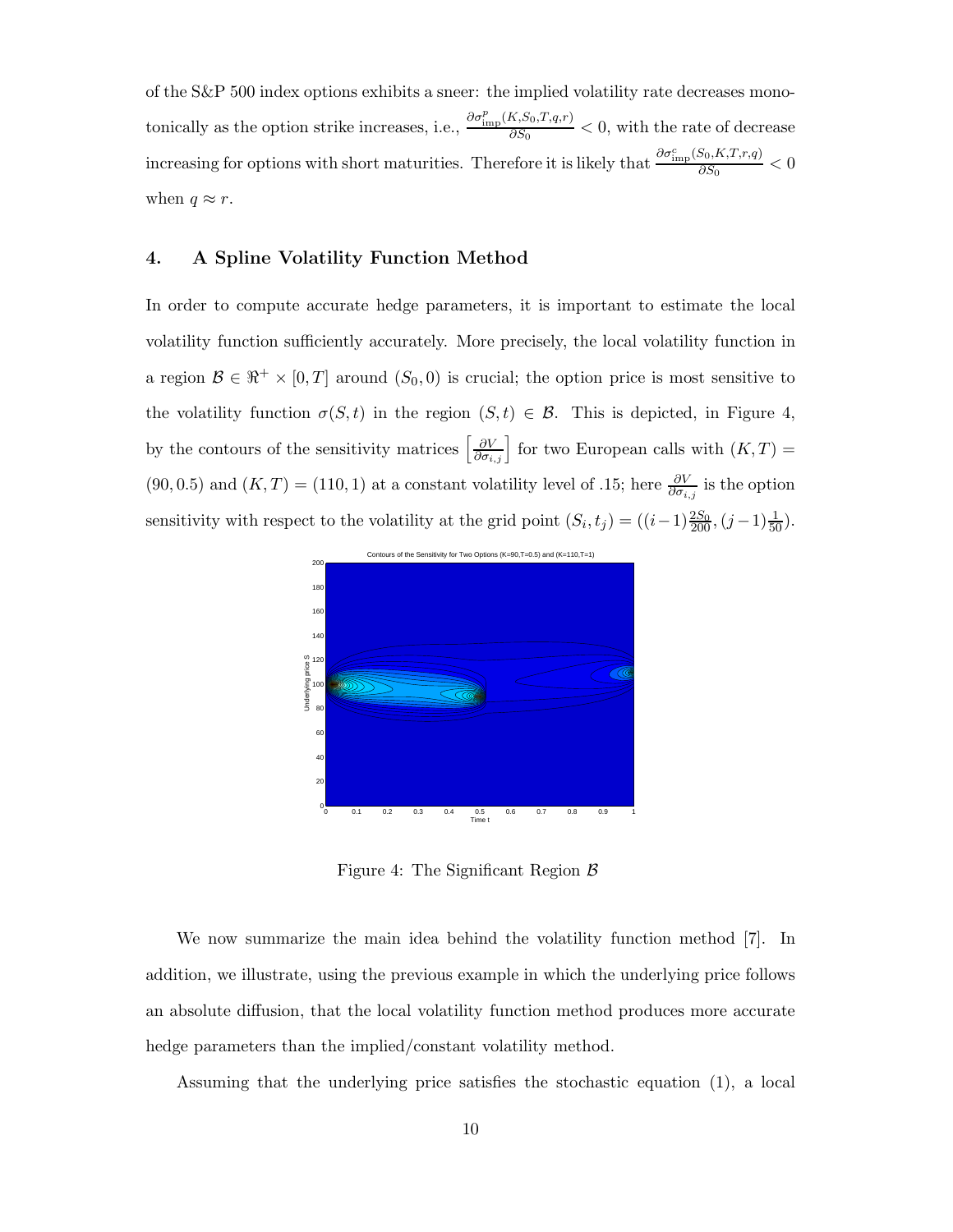volatility function can be determined uniquely if the prices of European options for all strikes and maturities are available. Unfortunately, only a limited finite set of options are traded in a derivative market. This makes the problem of the local volatility function determination an ill-posed problem. This ill-conditioning is typically dealt with by smoothness regularization.

To achieve smoothness explicitly, a local volatility function is represented in [7] by a bicubic spline which is computed by solving an inverse constrained nonlinear optimization problem as follows. Let  $\{\bar{V}_j\}_{i=1}^m$  denote the m given market option prices and the number of spline knots  $p \leq m$ . Given  $\{(\bar{S}_i, \bar{t}_i)\}_{i=1}^p$  spline knots with corresponding local volatility values  $\bar{\sigma}_i \stackrel{\text{def}}{=} \sigma(\bar{S}_i, \bar{t}_i)$ , an interpolating cubic spline  $c(S, t; \bar{\sigma})$  with a fixed end condition, e.g., the natural spline end condition, is uniquely defined by setting  $c(\bar{S}_i, \bar{t}_i) = \bar{\sigma}_i, i =$  $1, \dots, p$ . Let the value  $V_j(c(S, t; \bar{\sigma}))$  denote the theoretical option price with the same maturity and strike as those of the given option  $\bar{V}_j$  when the local volatility  $\sigma(S, t)$  =  $c(S, t; \bar{\sigma})$ . The local volatility values  $\{\bar{\sigma}_i\}_{i=1}^p$  at spline knots (hence the spline) can be determined by calibrating the market option prices:

$$
\min_{\bar{\sigma} \in \Re^p} f(\bar{\sigma}) \stackrel{\text{def}}{=} \frac{1}{2} \sum_{j=1}^m [V_j(c(S, t; \bar{\sigma})) - \bar{V}_j]^2
$$
\nsubject to 
$$
l \leq \bar{\sigma} \leq u.
$$
\n(7)

Additional smoothness regularization can be added in the objective function; we choose to explicitly control the smoothness of the spline with a minimal number of spline knots (which also leads to a better computational efficiency). Additional weights can be introduced to take account of different accuracies of  $\bar{V}_j$ . The lower and upper bounds,  $l, u \in \mathbb{R}^p, l < u$  can be used to incorporate information concerning  $\sigma$ . More detailed discussion on computational issues pertaining to solving (7) can be found in [7].

Let us consider again the afore mentioned example in which the underlying price follows an absolute diffusion (5) with the parameters  $S_0 = 100$ ,  $r = 0.06$ ,  $q = 0$ , and  $C =$ 40. Using the closed-form price formula for (5), a set of 22 European call option prices with maturities  $T = [0.5, 1]$  (either half year or one year) and strikes  $K = [90, 92, \dots, 110]$ are generated. Figure 5 compares the computed delta and gamma from these option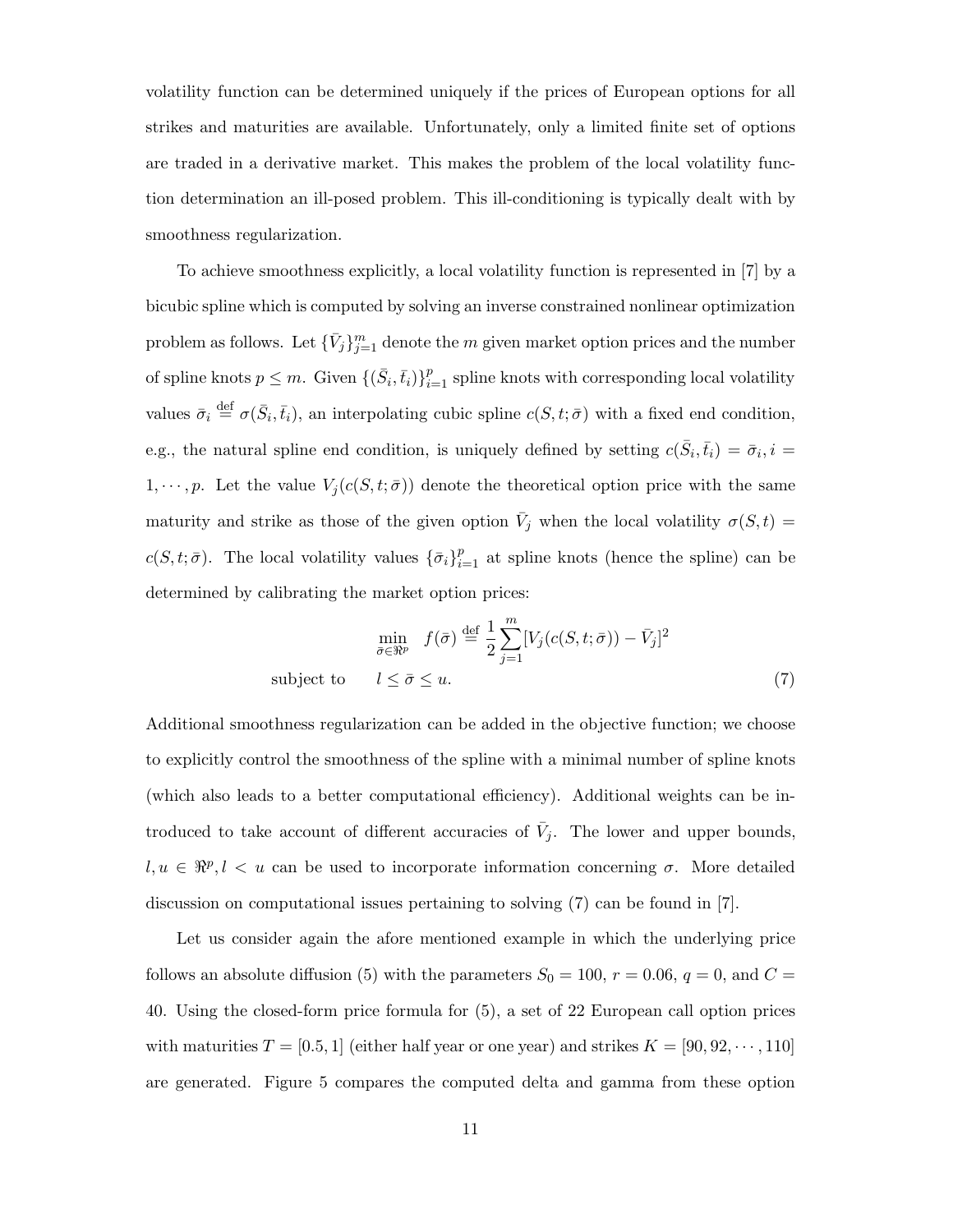prices using the spline volatility function method [7] with those from the exact local volatility function and the implied/constant volatility rate. For the plots on the left, the option maturity is fixed at  $T = 1$ . For the constant volatility method, the volatility rate is set to  $\frac{C}{S_0} = 0.4$ .



Figure 5: Hedge Parameter Comparisons: Using the Volatility Function Method

The hedge parameters graphed by the dash curves in Figure 5 are computed using the volatility function method [7] as follows. Applying the finite difference method for solving the generalized Black-Scholes partial differential equation, the volatility function method [7] computes a volatility function represented with 8 spline knots below

$$
[.4S_0, .8S_0, 1.2S_0, 1.6S_0] \times [0, 1].
$$

Once the volatility function is computed, hedge parameters are calculated using the finite difference approximation. From Figure 5, it is clear that both the delta and gamma computed using the volatility function method [7] are significantly more accurate compared to those from the implied/constant volatility rate.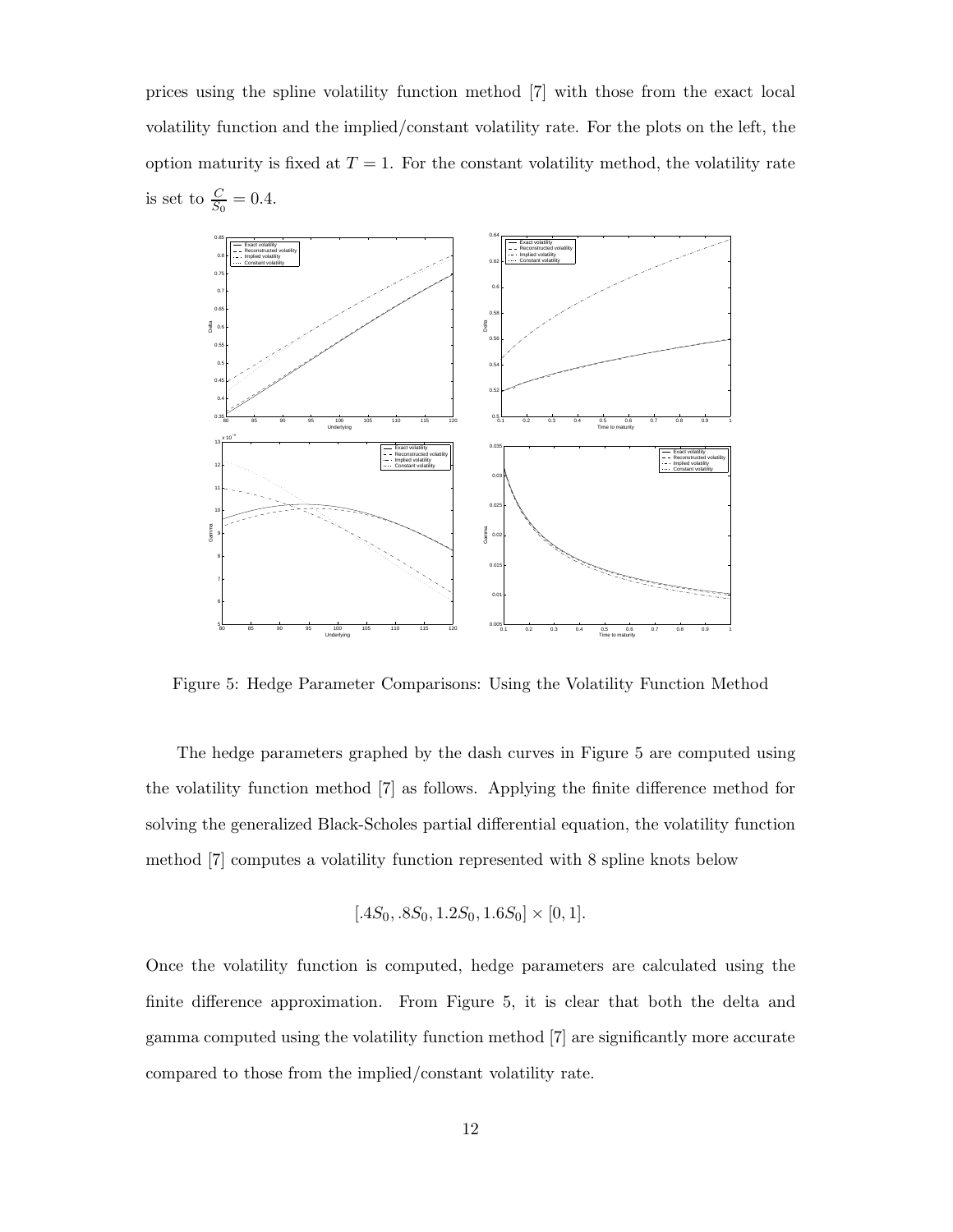In practice, hedging is done discretely. Using the known volatility function in the absolute diffusion option example as a benchmark, we now compare different volatility methods in the context of the discrete dynamic hedging. We consider three different rebalancing frequencies  $n = 52$  (weekly),  $n = 104$  (biweekly), and  $n = 365$  (daily). For the constant volatility method, the volatility rate is fixed at  $C/S_0 = .4$  over the entire hedge period, where  $S_0$  is the initial underlying price. For the implied volatility method, implied volatility rates are computed at every rebalancing time. For the volatility function method [7], a single volatility surface is computed using the 8 spline knot locations at the beginning of a hedge horizon; this surface is then used for the entire hedge period since the local volatility function here is independent of time.

We perform dynamic hedge simulation similar to that described in [13] to illustrate hedge effectiveness. Assuming that the expected return  $\mu$  equals to 8% in the diffusion equation (5), underlying price paths are simulated using the Euler approximation.

To compare hedge effectiveness, hedging error of an option V needs to be quantified. Let  $\{t_i\}_{i=0}^n$ ,  $t_{i+1} = t_i + \delta t$ , denote the discrete rebalancing times in the hedge horizon,  $[0, \tau]$ ,  $0 < \tau \leq T$ , where T is the time to maturity of the option. For delta hedging, we consider the *delta hedge portfolio*  $\{\Delta S(t), B(t), -V(t)\}$  with the value,

$$
\Pi_{\Delta}(t) = \Delta(t)S(t) + B(t) - V(t)
$$

where  $\Pi_{\Delta}(t)$ ,  $V(t)$ ,  $S(t)$ , and  $B(t)$  denote the prices of the portfolio, option, underlying, and money market account respectively. At the beginning of the hedge horizon,  $\Pi_{\Delta}(0)$  =  $0, B(0) = V(0) - S(0)\Delta(0)$  where  $\Delta(0)$  is an approximate delta hedge parameter of the option V at  $t = 0$ . At each rebalancing time  $t_i$ , the hedge parameter  $\Delta(t_i)$  is recomputed and the money market account is adjusted:

$$
B(t_i) = e^{r\delta t} B(t_{i-1}) + S(t_i) (\Delta(t_{i-1}) - \Delta(t_i)).
$$

Thus the portfolio is self-financed. The delta hedging error is defined as  $\Pi_{\Delta}(\tau)$ , the value of the portfolio  $\Pi_{\Delta}$  at the end of the hedge horizon  $\tau$ .

Similarly, we can consider gamma hedging which takes into account the curvature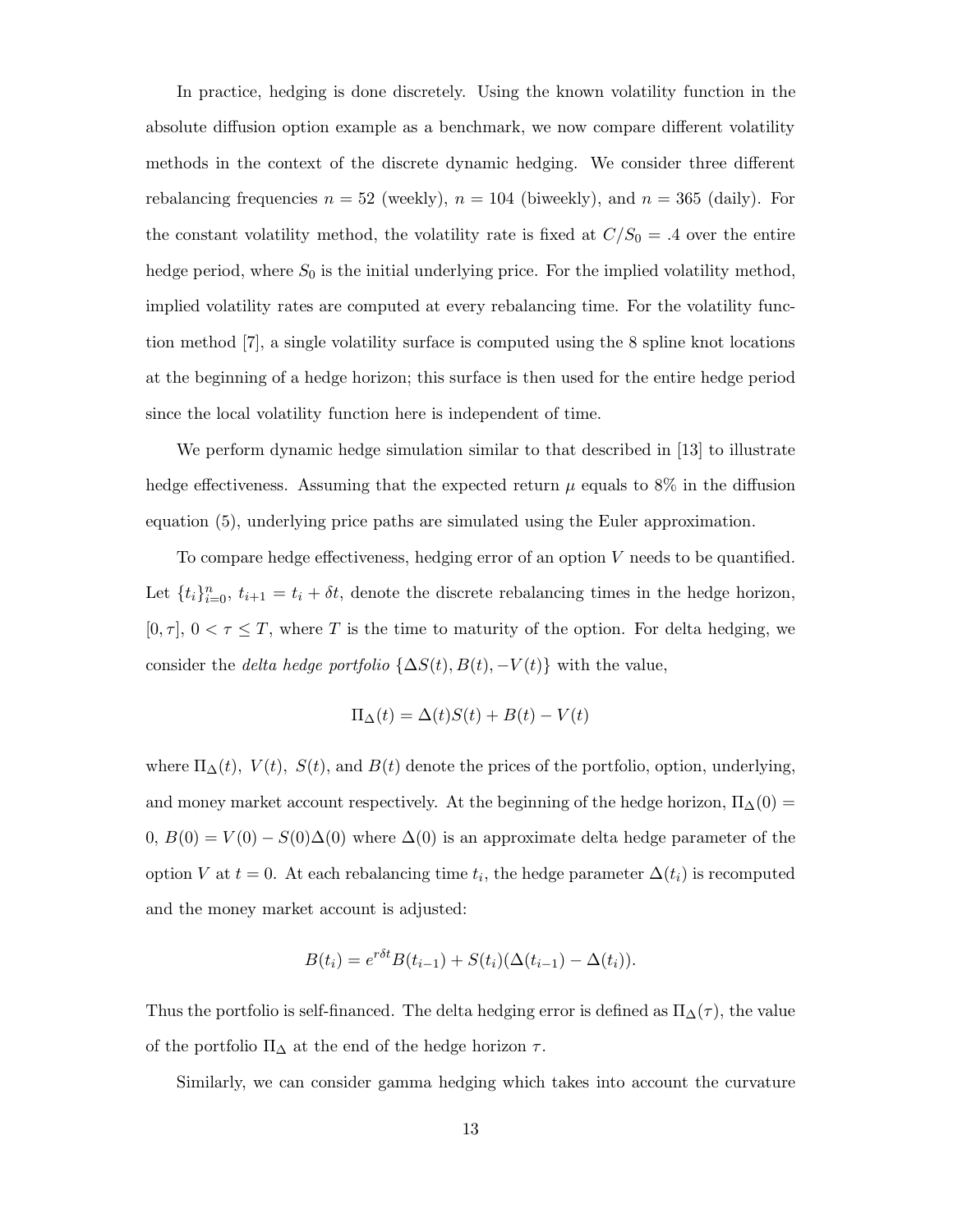in the relationship between the option price and the underlying price, and thus produces better hedging results. To perform this second order hedging, one additional traded option on the same underlying is needed to make a portfolio both gamma and delta neutral. To measure gamma hedging error, a *gamma hedge portfolio*  $\{m_1(t)S(t), m_2(t)I(t), B(t), -V_t\}$ is formed with

$$
\Pi_{\Gamma}(t) = m_1(t)S(t) + m_2(t)I(t) + B(t) - V(t),
$$

where  $\Pi_{\Gamma}(t)$  denotes the dollar value of the portfolio,  $I(t)$  is the price of an additional instrument, which depends on the same underlying  $S(t)$ , with the maturity greater than τ. The numbers of holdings  $m_1(t)$  and  $m_2(t)$  are chosen such that the portfolio  $\Pi_{\Gamma}$  is both delta and gamma neutral. For example, if the delta and gamma factors for the option V,  $\frac{\partial V}{\partial S}$  and  $\frac{\partial^2 V}{\partial S^2}$ , and the delta and gamma for the option I,  $\frac{\partial I}{\partial S}$  and  $\frac{\partial^2 I}{\partial S^2}$  are used, then  $m_1(t)$  and  $m_2(t)$  are chosen to satisfy

$$
m_1(t) + m_2(t)\frac{\partial I}{\partial S} - \frac{\partial V}{\partial S} = 0
$$

$$
m_2(t)\frac{\partial^2 I}{\partial S^2} - \frac{\partial^2 V}{\partial S^2} = 0.
$$

At the beginning of the hedge horizon,  $\Pi_{\Gamma}(0) = 0$ ,  $B(0) = (V(0) - m_1(0)S(0)$  $m_2(0)I(0)$ . At each rebalancing time  $t_i$ , both delta and gamma hedge parameters are recomputed and the money market account is adjusted:

$$
B(t_i) = e^{r\delta t}B(t_{i-1}) + S(t_i)(m_1(t_{i-1}) - m_1(t_i)) + I(t_i)(m_2(t_{i-1}) - m_2(t_i)).
$$

The gamma hedging error is then defined as  $\Pi_{\Gamma}(\tau)$ , the value of the gamma hedge portfolio  $\Pi_{\Gamma}$  at the end of the hedge horizon  $\tau$ .

Table 1 displays the average absolute relative hedging errors over 200 price paths at the maturity for the absolute diffusion European call option example with the strike  $K = 100$ , maturity  $T = 1$  and  $\tau = T$  in the described dynamic hedge simulation with  $\mu = 0.08$ . The average absolute relative hedging error here is defined as the expected absolute hedging errors at the maturity over the 200 price simulation paths divided by the initial option price  $V(0) = $18.58$ . i.e.,  $\frac{E(|\Pi_{\Delta}(\tau)|)}{V(0)}$  and  $\frac{E(|\Pi_{\Gamma}(\tau)|)}{V(0)}$ . For gamma hedging, the put option with the strike  $K = $98$  and maturity  $T = 1.1$  is used as the additional instrument.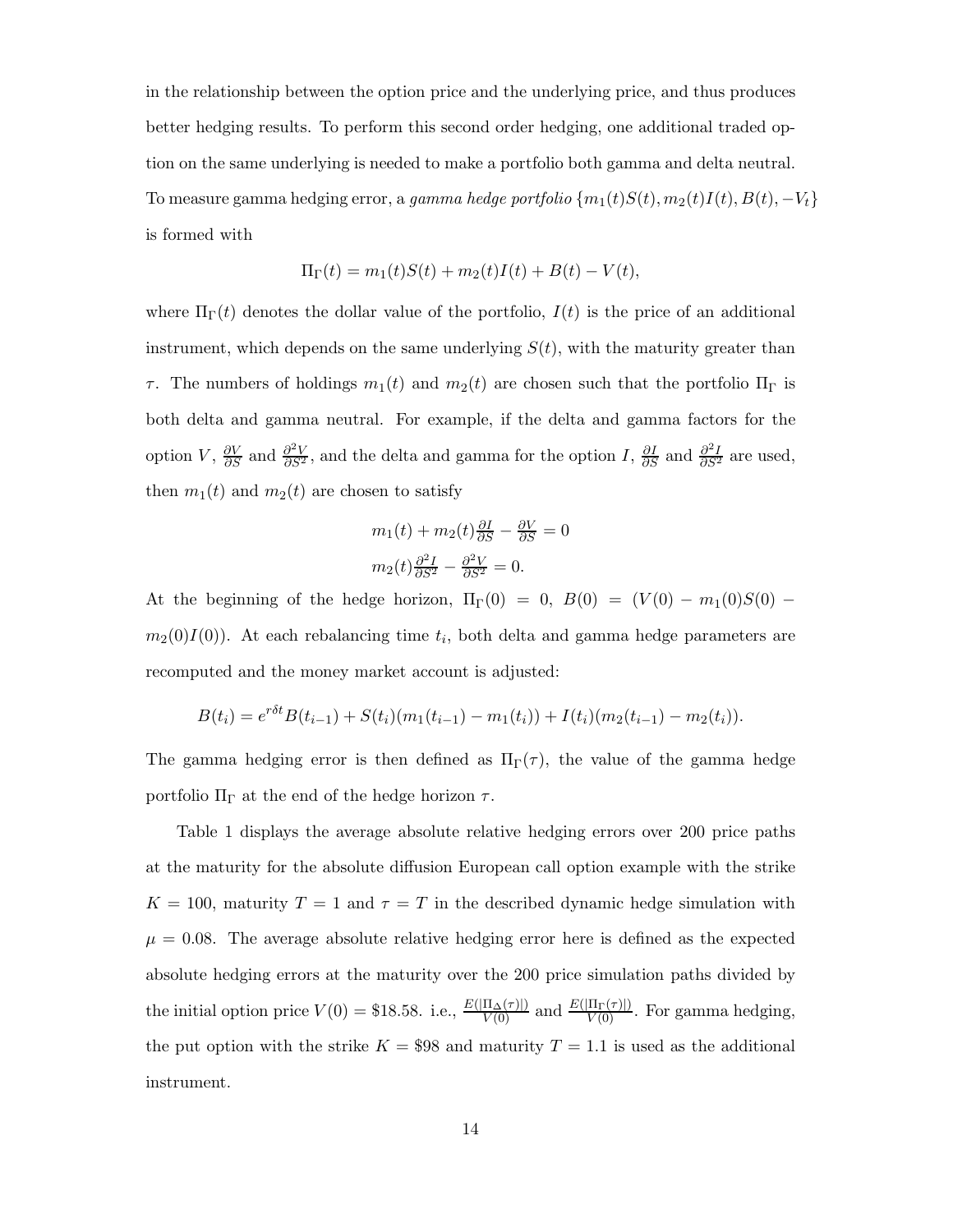| Rebalance Frequency |                           | $n = 52$ | $n = 104$ | $n = 365$ |
|---------------------|---------------------------|----------|-----------|-----------|
| Delta<br>Hedging    | Constant Volatility       | .1126    | .1000     | .0907     |
|                     | Implied Volatility        | .1228    | .1119     | .1008     |
|                     | Volatility Function       | .0737    | .0551     | .0303     |
|                     | Exact Volatility          | .0738    | .0547     | .0300     |
| Gamma<br>Hedging    | Constant Volatility       | .0240    | .0226     | .0228     |
|                     | <b>Implied Volatility</b> | .0253    | .0236     | .0235     |
|                     | Volatility Function       | .0075    | .0039     | .0026     |
|                     | Exact Volatility          | .0074    | .0038     | .0021     |

Table 1: Average Absolute Relative Hedging Errors for One Year Hedge Period

The following observations can be made from Table 1. First, the performance of delta hedging using the volatility function method [7] is almost identical to the performance achieved with the true volatility function; delta hedging with the implied/constant volatility rate is significantly inferior. Regarding gamma hedging, again both the true volatility surface and the reconstructed surface from the volatility function method [7] significantly outperform the use of the implied/constant volatility rate. In this case the use of the true surface is marginally better than using the reconstructed surface. In addition, delta hedging error decreases with more frequent rebalancing using the exact volatility function and the volatility function method [7]; the hedging error using the implied/constant volatility method does not decrease as quickly when the hedge portfolios are rebalanced more often.

In Figure 6, the plot on the left graphs the average absolute hedging error, with daily rebalancing, as a function of the length of the hedging period; the average hedging error is displayed on the right. As noted previously, delta hedge parameter from the implied/constant volatility rate is greater than the true delta for this absolute diffusion example; thus the average absolute hedging error increases as the length of the hedging period increases. In addition, the average absolute hedge error of the implied/constant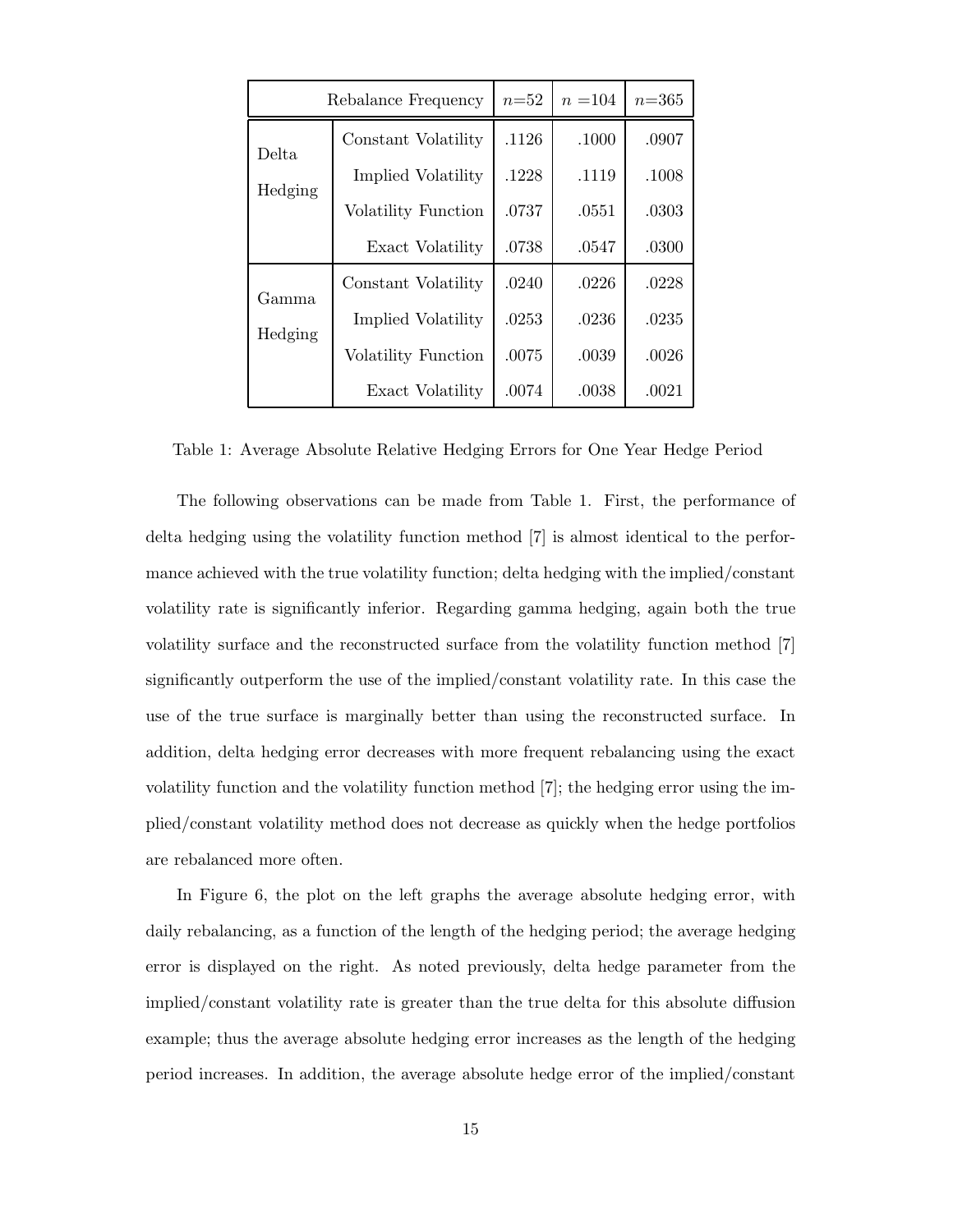volatility rate is significantly larger than the hedging error from using the exact delta and the spline volatility function method. Moreover, the hedging performance difference between using the exact delta and the spline volatility method is insignificant whereas the constant volatility rate of  $\frac{C}{S_0}$  is slightly better than the implied volatility rate for this particular example.



Figure 6: Average Hedging Errors over 200 Paths

## **5. Dynamically Hedging S&P 500 Index Options**

The absolute diffusion example in §2 demonstrates that both delta and gamma hedging errors using the volatility function method [7] are significantly smaller than those from using the implied/constant volatility rate; delta hedging error using the volatility function method is close to that of the true volatility function. However, the encouraging performance on this example does not immediately imply that hedging with the volatility function method is better in a real market since a deterministic local volatility model (1) may not describe the underlying price dynamics exactly. By calibrating the market option prices and following the market price movement, we now provide similar evidence of the advantages of using the volatility function approach in dynamic hedging for S&P 500 index options. In §6, we provide comparison for the S&P 500 futures options.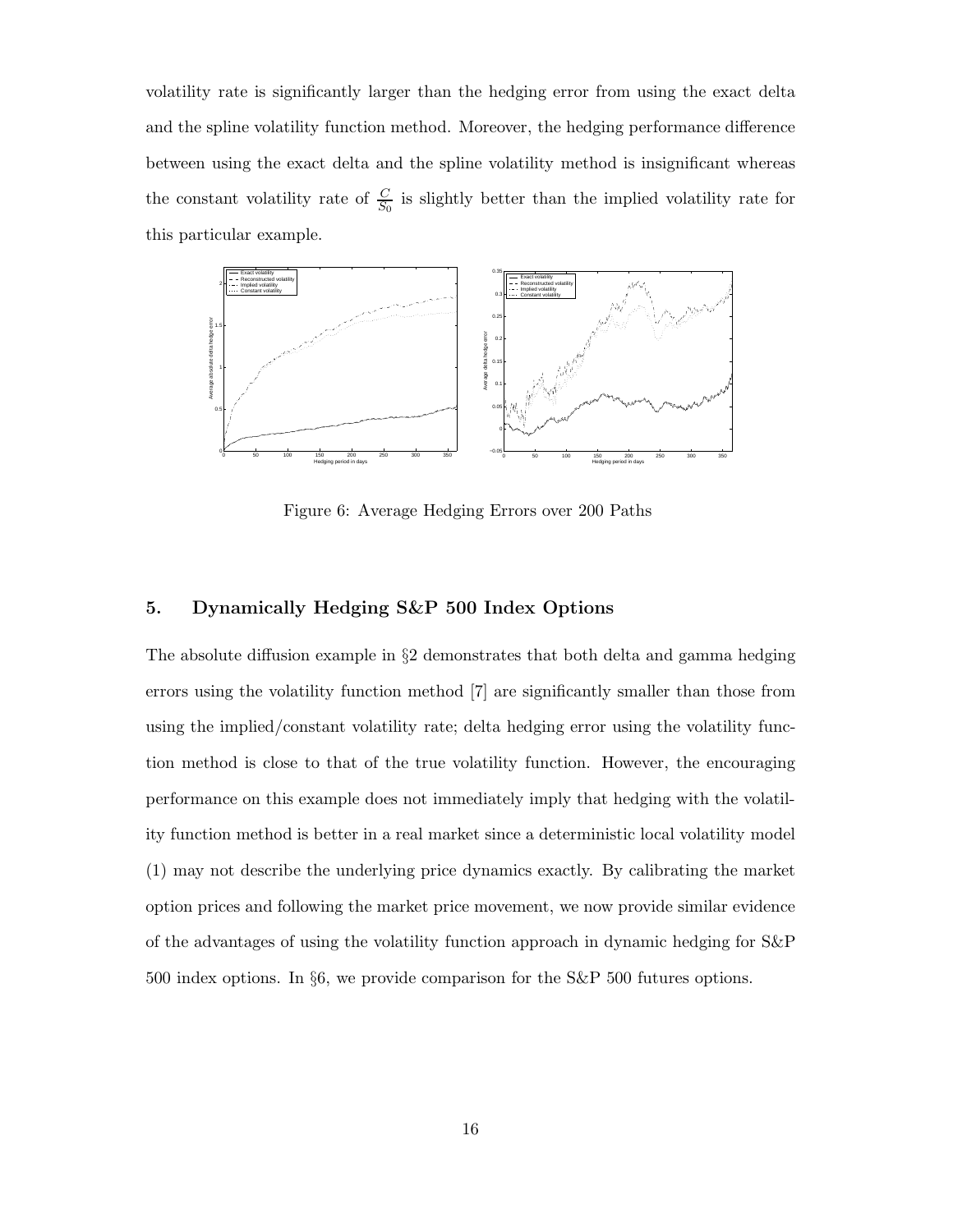#### **data description**

First we consider the S&P 500 index options market. In this study, we use the data used by A¨ıt-Sahalia and Lo for nonparametric estimation of the state price density using historical option prices [1]; this data set is derived from the S&P 500 index option market prices from January 4, 1993 to December 31, 1993. The S&P 500 index options are European style with the S&P 500 index as the underlying. During 1993, the mean and standard deviation of continuously compounded daily return of the S&P 500 index were 7.95% and 10.28% respectively. The short term interest rate ranged from 2.85% to 3.21%.

To circumvent the unobservability of the dividend rate and the difficulty in synchronizing the index price and the option price, Aït-Sahalia and Lo convert the S&P 500 index options equivalently to options on the futures using the spot-futures parity [1],

$$
F_{t,T} = S_t e^{(r_{t,T} - q_{t,T})T},
$$

where  $S_t$  is the spot price,  $r_{t,T}, q_{t,T}$  are the constant interest rate and dividend rate in the interval  $[t, t + T]$ , and  $F_{t,T}$  is the futures price with the time to maturity T in years. At each time  $t$ , the futures price is implied from the at-the-money put and call option prices using the put-call parity. In addition, in-the-money call option prices are replaced by the implied put prices of the out-of-the-money options via the put-call parity; thus only the call option prices are in the data set. We refer a reader to [1] for more details on this data set.

To enhance the reliability of our study, similar to Dumas, Fleming and Whaley [11], we exclude the extremely short-term, deep in- and out- of the money options since they have a small time premia and are not actively traded [11]. We consider only options with  $\frac{8}{252} \leq T \leq \frac{99}{252}$ , assuming 252 trading days per year. For a given time to maturity T, we consider the options with the magnitude of moneyness  $M \stackrel{\text{def}}{=} K/F - 1$  less than .1 where K is the strike price, and F is the current implied futures price, i.e., the exercise price of an option cannot be larger or smaller than the underlying futures price by 10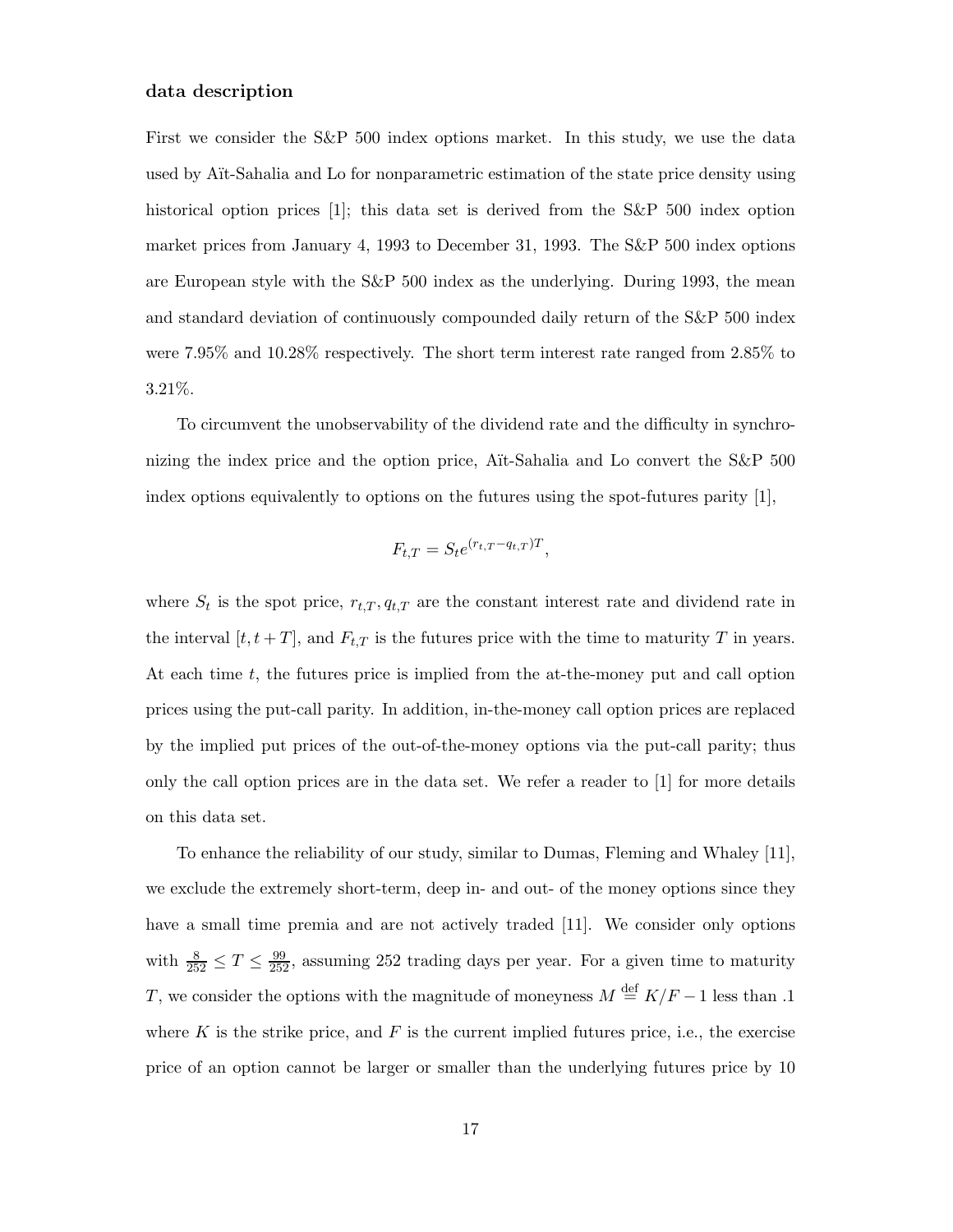percent. In addition, we exclude option prices that violate the no-arbitrage conditions

$$
\frac{\partial V}{\partial K}<0\qquad\text{and}\qquad\frac{\partial^2 V}{\partial K^2}>0,
$$

where  $V$  is the market call option price and  $K$  is the exercise price (the derivatives are approximated using finite difference). A summary of the remaining data set is given in Table 2. On average, there are 36.2 options each day.

|                         | $T < \frac{40}{252}$ | $\frac{40}{252} \leq T < \frac{70}{252}$ $T \geq \frac{70}{252}$ |       | row sum |
|-------------------------|----------------------|------------------------------------------------------------------|-------|---------|
| $M < -2.5\%$            | 1,511                | 1,263                                                            | 994   | 3,768   |
| $-2.5\% \leq M < 2.5\%$ | 1,221                | 1,030                                                            | 852   | 3,103   |
| $2.5\% \le M$           | 558                  | 900                                                              | 784   | 2,242   |
| column sum              | 3,290                | 3,193                                                            | 2,630 | 9,113   |

Table 2: The S&P 500 Option Data

## **volatility models**

Now we compare the local volatility function approach with the implied/constant volatility rate method in dynamically hedging the S&P 500 options in the described data set. For the local volatility function approach, we consider both the parametric quadratic models used by Dumas, Fleming and Whaley in [11], as well as the nonparametric spline function method [7]. The potential advantage of the spline volatility function method [7], compared to the parametric volatility function method, lies in its capacity to model a complex volatility function with a judicious choice of the spline knots. The parametric quadratic models considered here are:

QUAD 1:

\n
$$
\max(0.01, a_0 + a_1F + a_2F^2),
$$
\nQUAD 2:

\n
$$
\max(0.01, a_0 + a_1F + a_2F^2 + a_3T + a_4FT),
$$
\nQUAD 3:

\n
$$
\max(0.01, a_0 + a_1F + a_2F^2 + a_3T + a_4FT + a_5T^2).
$$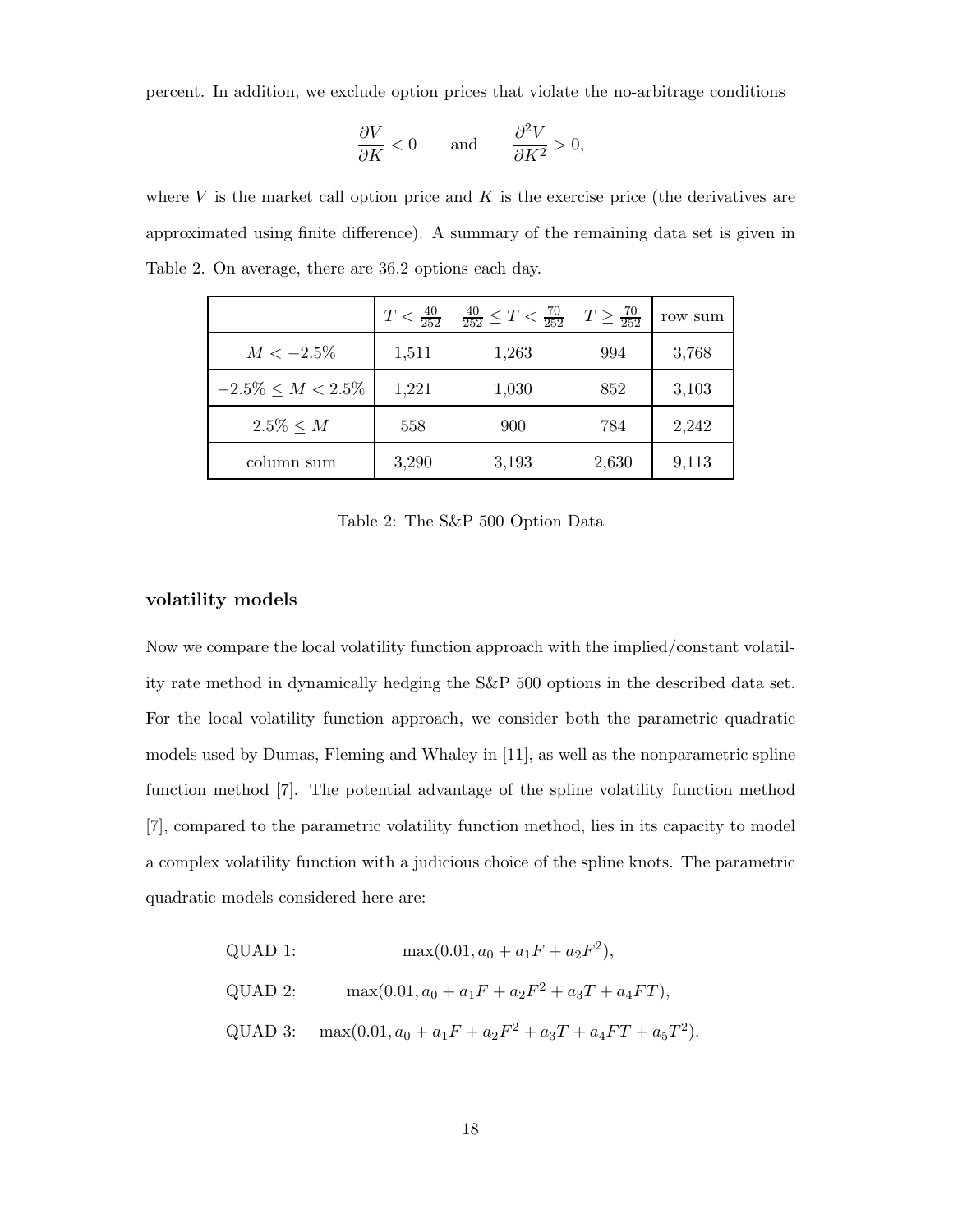These models are used in [11]. The spline function models considered include both a 1-dimensional spline function and a 2-dimensional spline function with knots placed at

SP 1: 
$$
[.6F, .8F, F, 1.2F, 1.4F],
$$
  
SP 2:  $[.6F, .8F, F, 1.2F, 1.4F] \times [0 T],$ 

respectively, where  $F$  is the implied futures price and  $T$  here is the longest maturity date on any given day.

At each rebalancing time, for the implied volatility method, an implied volatility rate is computed for each option and the delta hedge parameter is calculated using this volatility rate. For the constant volatility method, we compute, on each rebalancing time, a single volatility rate by fitting the Black-Scholes model to all call option prices in the least squares sense.

The volatility surfaces computed using both the parametric 2-dimensional quadratic volatility function and the 2-dimensional spline function are typically predominantly a function of the underlying price within the region  $\beta$  in which the volatility significantly influences the option value; the computed volatility functions typically show less dependence on time in this region. Figure 7 graphs the 1-dimensional spline function (SP 1) and a quadratic polynomial function (QUAD 1) implied from the S&P 500 index option prices on August 9, 1993. We observe that these two functions are close to each other around the the interval [420, 476] surrounding the current implied futures price \$450.8; this is the region around which volatility rate is most important in pricing these options. This illustrates that the spline volatility function [7] is stable with suitably chosen spline knots. In addition, around the interval [420, 476], similar to the absolute diffusion model (5), the volatility function appears to be a decreasing function of the underlying price.

### **hedging performance**

Once the volatility in a model is estimated, it is used to compute the option delta. This delta hedge parameter is then used for dynamic hedging.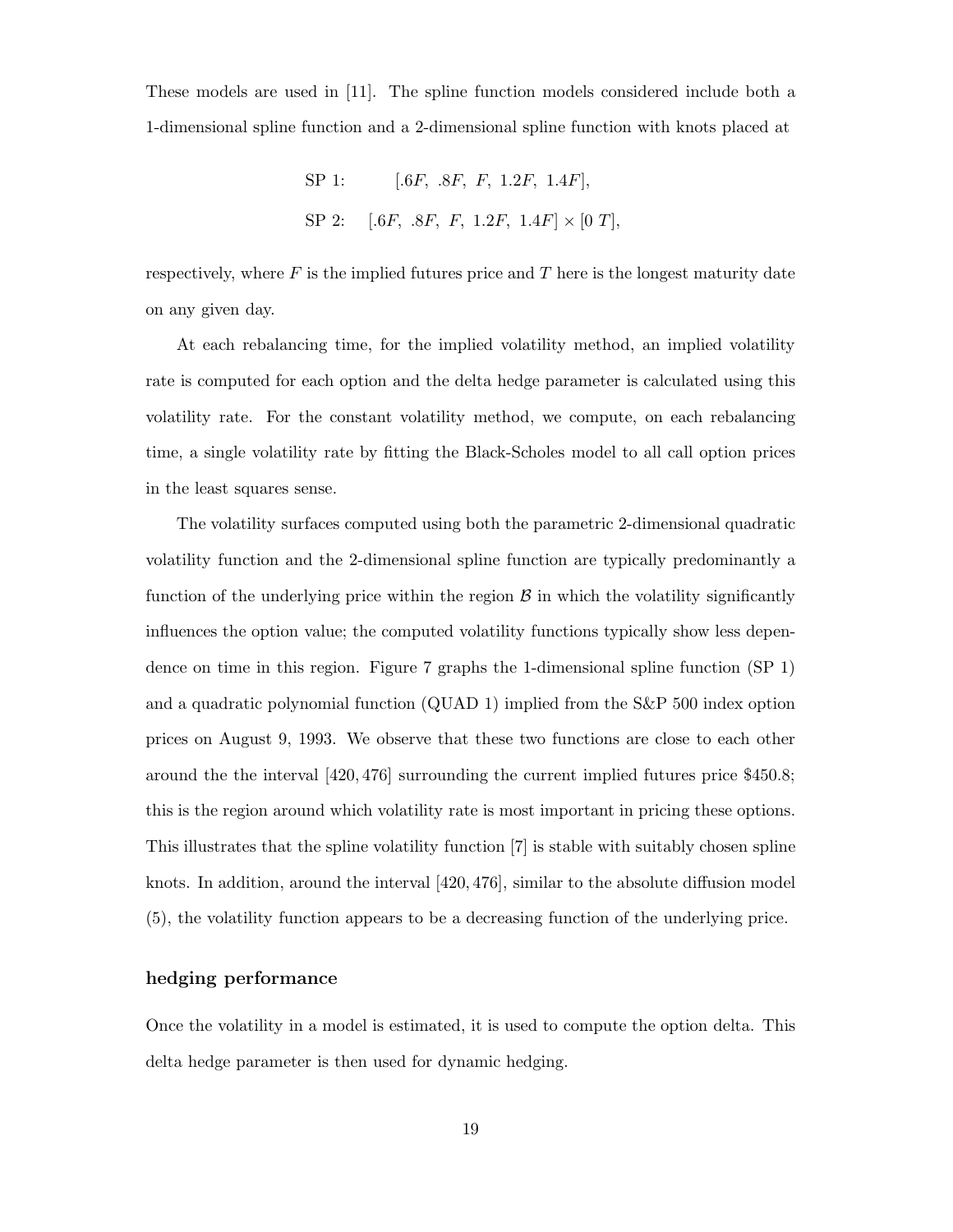

Figure 7: Volatility Functions: 1-dimensional Models

To evaluate dynamic hedging performance of different volatility models for S&P 500 index options, we similarly quantify the hedging error as follows; the difference is that here the underlying is the futures price  $F$  rather than the spot price since we treat  $S\&P$ 500 index options as European futures options.

Consider a specified rebalancing frequency n and a hedge horizon  $\tau$ : assume that  $t_0 > 0$  denotes the starting hedge time and  $t_1 < \ldots < t_n$  with  $t_1 > t_0$  denote the subsequent rebalance times and  $t_n - t_0 = \tau$ . At  $t_i$ ,  $i = 0, 1, ..., n$ , let  $V_i$  be an option price,  $\Delta_i$  a corresponding approximate option delta,  $F_i$  the futures price, and  $\Pi_i$  the value of the hedge portfolio. Let  $r_i$  denote the short term interest rate for the period  $[t_i, t_{i+1}]$  where  $i = 0, 1, ..., n - 1$ .

At the initial time  $t_0$ , for each option, we set up a self-finance hedge portfolio  $\Pi_0$  with one unit short position in the call option,  $B_0$  units of money market account, and  $\Delta_0$ units of the futures contract; actually,  $B_0 = V_0$  and the initial value  $\Pi_0$  of the portfolio is 0 since the futures contract has zero value. At time  $t_1$ , we adjust the units of the futures contract held in the hedge portfolio so that there is  $\Delta_1$  units of the futures contract. The value of  $B_1$  is adjusted to  $B_1 = e^{r_0(t_1-t_0)}B_0 + \Delta_0(F_0 - F_1)$ ; the portfolio is self-financed. At time  $t_2$ ,  $B_2 = e^{r_1(t_2-t_1)}B_1 + \Delta_1(F_1 - F_2)$ . Following this procedure, delta hedging error at  $t_n$  equals the value  $\Pi_n$  of the hedge portfolio at  $t_n$ . For example, for a hedge period of one day, we set up the hedge portfolio at  $t_0$  and compute the hedging error on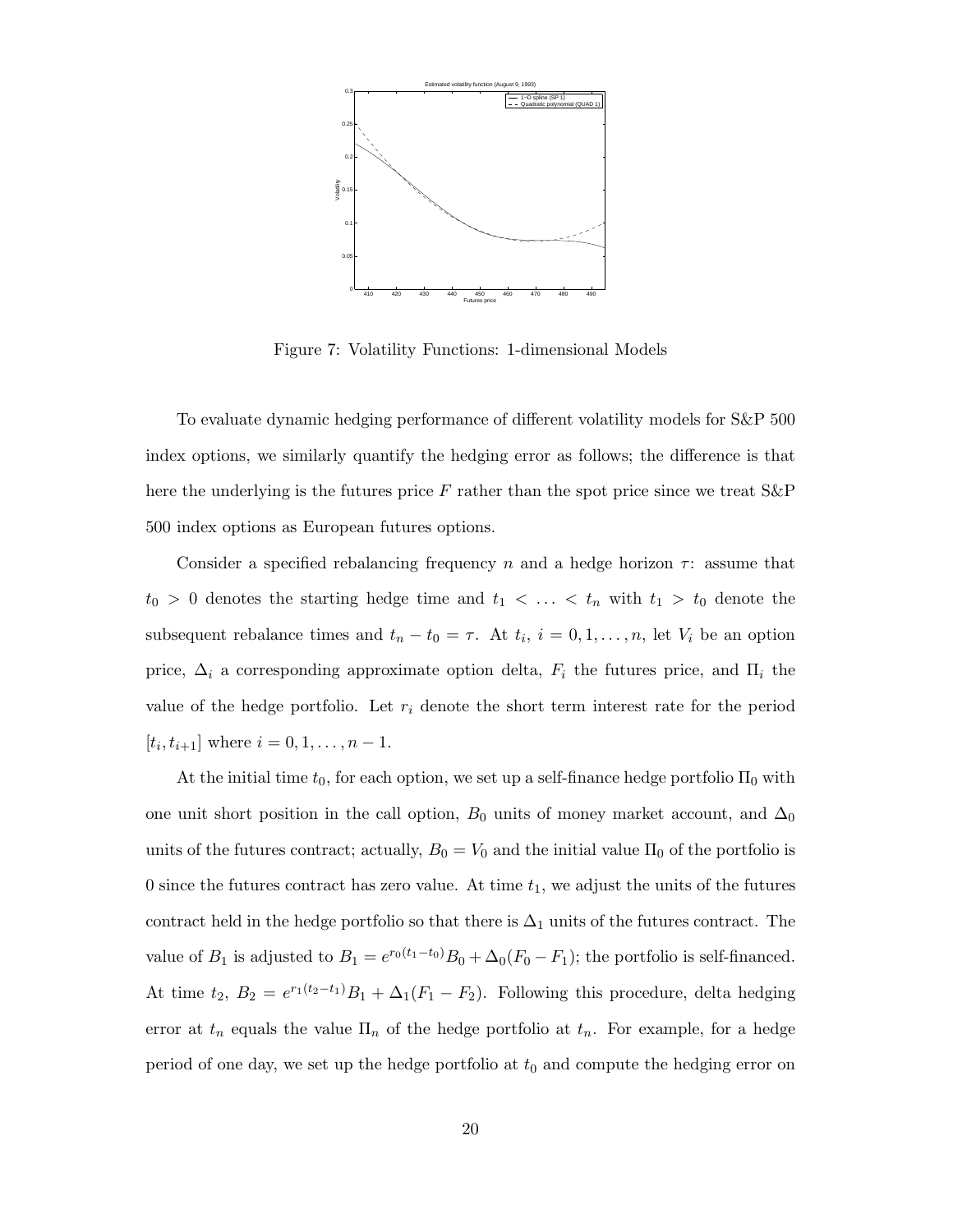the next business day. For a hedging period of twelve days with daily rebalance, we set up a hedge portfolio at  $t_0$  and rebalance the portfolio every business day and the hedging error is computed 12 business days later.

For a specified rebalance frequency  $\Delta t$  and a hedge horizon  $\tau$ , the average hedging error is the average of the hedging errors of all possible option prices  ${V_{t_0}, V_{t_1}, \cdots, V_{t_n}}$ available in the data set, with  $t_{i+1} - t_i = \Delta t$  and  $t_n - t_0 = \tau$ . In evaluating hedge performance, we consider average hedging error, average absolute hedging error and root mean squared error. The root mean squared error is the square root of the average squared error.

We now compare hedge performance of the volatility function approach with the implied/constant volatility rate method. For the volatility function approach, unlike the absolute diffusion example, the volatility function is estimated each time the hedge portfolio is rebalanced to compute delta hedge parameter. For the implied volatility method, the implied volatility rate at each rebalance time is used to compute the delta hedge parameter.

First we note that, similar to the absolute diffusion example in  $\S$ 2, the delta hedge parameter computed from the volatility function approach is usually smaller than the delta from the implied volatility/constant volatility method. A typical hedge parameter comparison is depicted in Figure 8. In Table 3, the average of the implied delta subtracted by the spline local volatility delta, standard deviation of the difference, and the number of options in each category are displayed. The number without any parenthesis is the average difference. The number in a bracket  $\langle \cdot \rangle$  is the standard deviation and the number in a bracket  $(\cdot)$  is the number of options in each category. This table illustrates that the implied delta is greater than the spline local volatility delta on average. Moreover, the difference is greater for a longer maturity.

In addition, we note that there is no significant difference in delta hedging errors for the 2-dimensional model and 1-dimensional model for this S&P 500 index options data set; both the 2-dimensional spline and quadratic models give slightly smaller average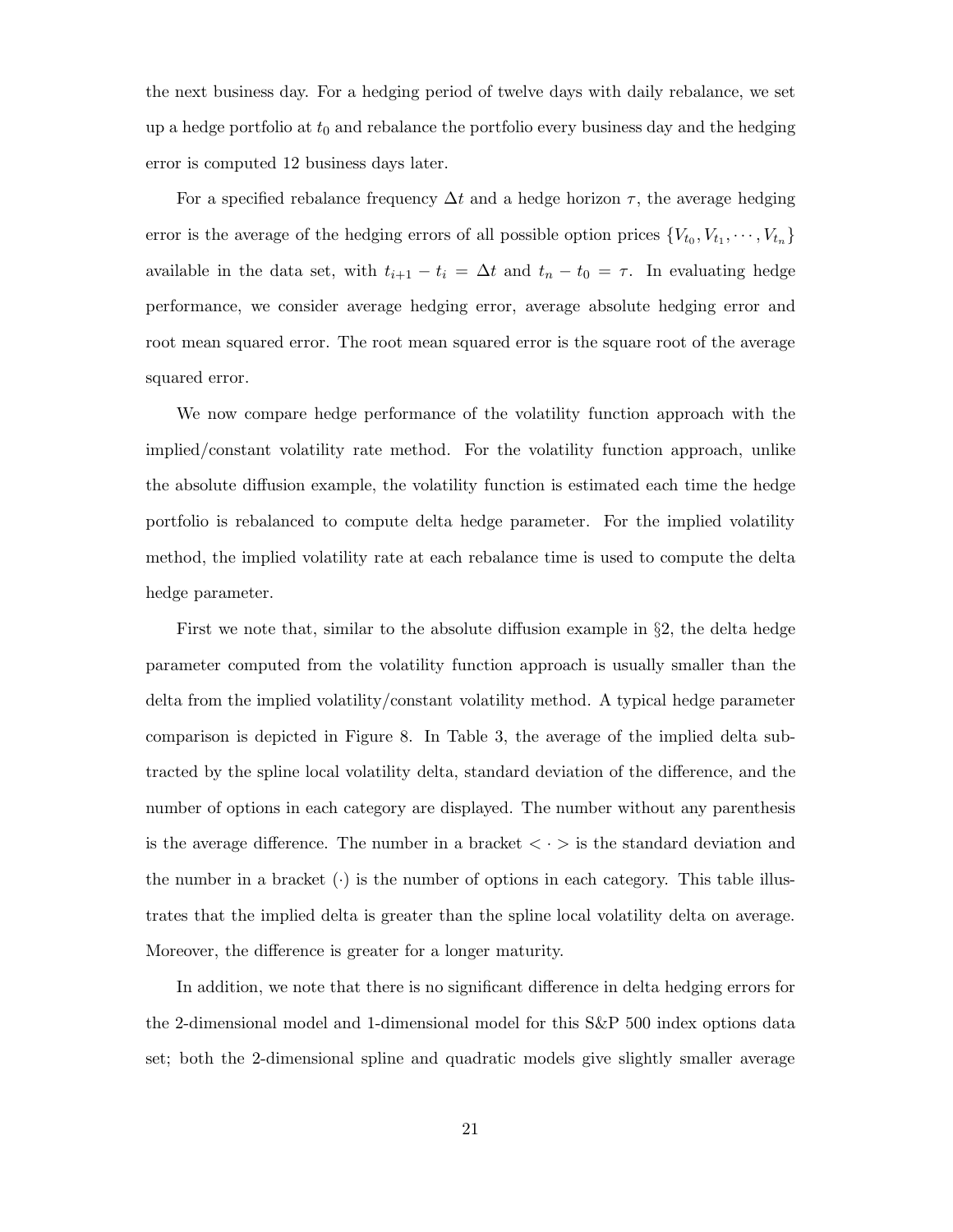

Figure 8: A Typical Delta Comparison

hedging errors. In Figure 9 we graph the delta hedging errors of the volatility function approach (SP 2 and QUAD 2) and the implied/constant volatility method against the length of the hedge horizon with daily rebalancing.

The curves in Figure 9 demonstrate a clear trend. For a short-term hedge horizon, the implied/constant volatility model has slightly smaller average absolute hedging error than the volatility function approach. This is consistent with the 1-week hedging results reported by Dumas, Fleming and Whaley [11] (although continuous rebalancing is assumed in their study). However, for a hedge horizon longer than 17 days, dynamic hedging with the volatility function approach (both the spline and quadratic models) generates increasingly smaller average absolute hedging error, compared with the implied/constant volatility method.



Figure 9: Average Absolute and Root Mean Squared Hedging Error: 1-day Rebalance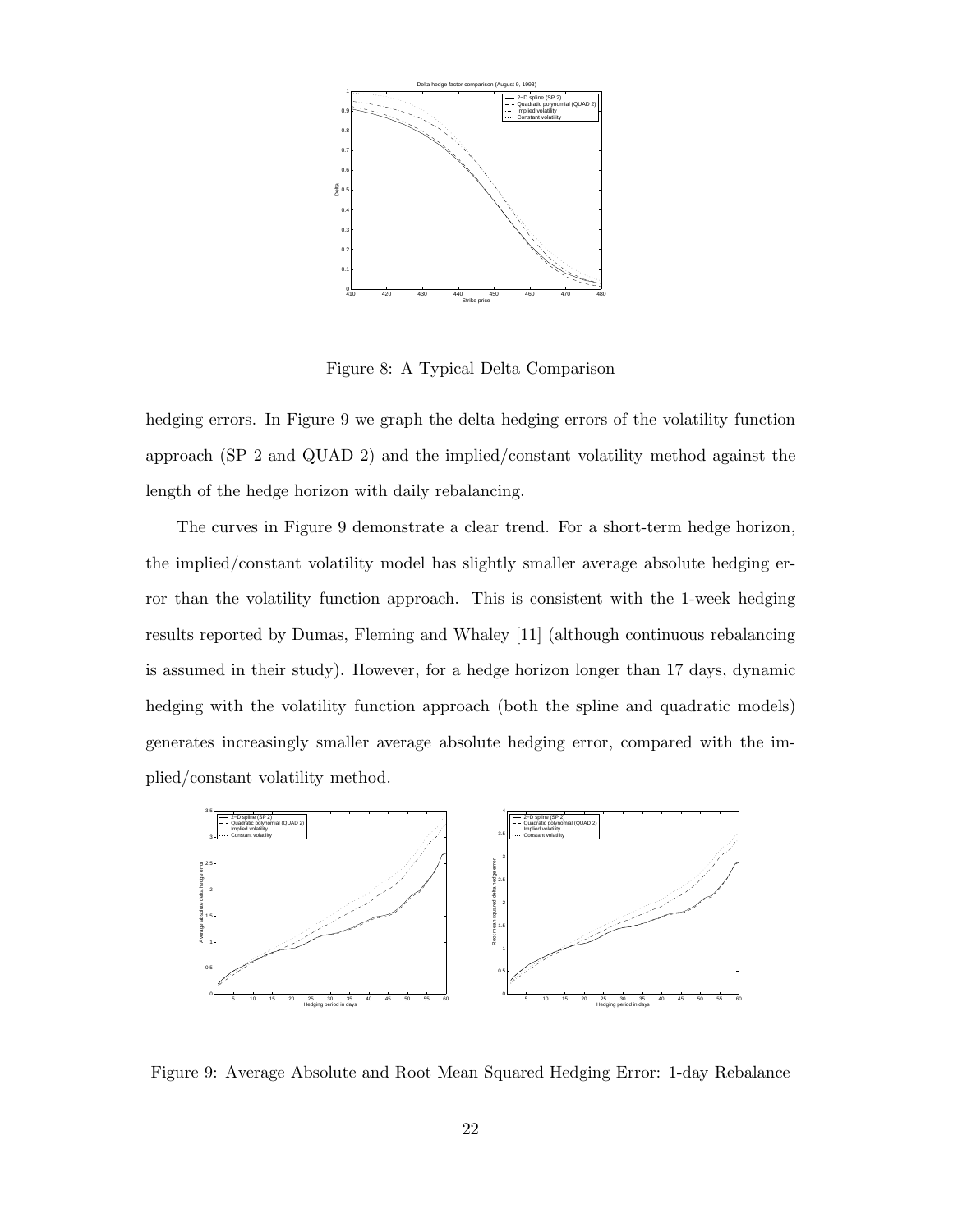|                     | $M < -0.03$  | $-0.03 \leq M < 0.03$ | $M \geq 0.03$ | all M        |
|---------------------|--------------|-----------------------|---------------|--------------|
| T < 0.15            | 0.0320       | 0.0579                | 0.0151        | 0.0418       |
|                     | $< 0.0348$ > | < 0.0294 >            | $<0.0123>$    | < 0.0342 >   |
|                     | (1, 262)     | (1, 361)              | (360)         | (2,983)      |
| $.15 \leq T < 0.25$ | 0.0851       | 0.0943                | 0.0211        | 0.0735       |
|                     | $< 0.0280$ > | < 0.0280 >            | < 0.0167 >    | < 0.0392 >   |
|                     | (981)        | (1,053)               | (636)         | (2,670)      |
| $T \geq 0.25$       | 0.1128       | 0.1122                | 0.0358        | 0.0926       |
|                     | $< 0.0256$ > | $< 0.0268$ >          | $< 0.0238$ >  | $< 0.0423$ > |
|                     | (1, 201)     | (1, 362)              | (897)         | (3, 460)     |
| all $T$             | 0.0753       | 0.0876                | 0.0269        | 0.0704       |
|                     | $< 0.0458$ > | $< 0.0366$ >          | < 0.0216 >    | < 0.0444 >   |
|                     | (3, 444)     | (3, 776)              | (1, 893)      | (9, 113)     |

Table 3: Statistics of the Implied Delta Minus the Spline Volatility Function Delta

The superior hedge performance of the volatility function approach compared to the implied/constant volatility method for a longer hedge horizon is very interesting; hedging comparison in [11] has been based on a 1-week time horizon. We believe that average absolute hedging error of the local volatility function is smaller than that of the implied/constant volatility method for a longer hedge period due to the following reason. Assume that the dynamics of the S&P500 index price is sufficiently captured by a deterministic volatility model

$$
dS_t = (\mu - q)S_t dt + \sigma(S, t)S_t dW_t.
$$

Let us form a self-financing hedge portfolio  $\Pi_0 = {\Delta_0 F_0, B_0, -V_0}$ . When an approximate hedge parameter  $\Delta_t$  is used, it can be similarly shown, using the spot and futures relationship (assuming constant interest rate), that the instantaneous hedging error is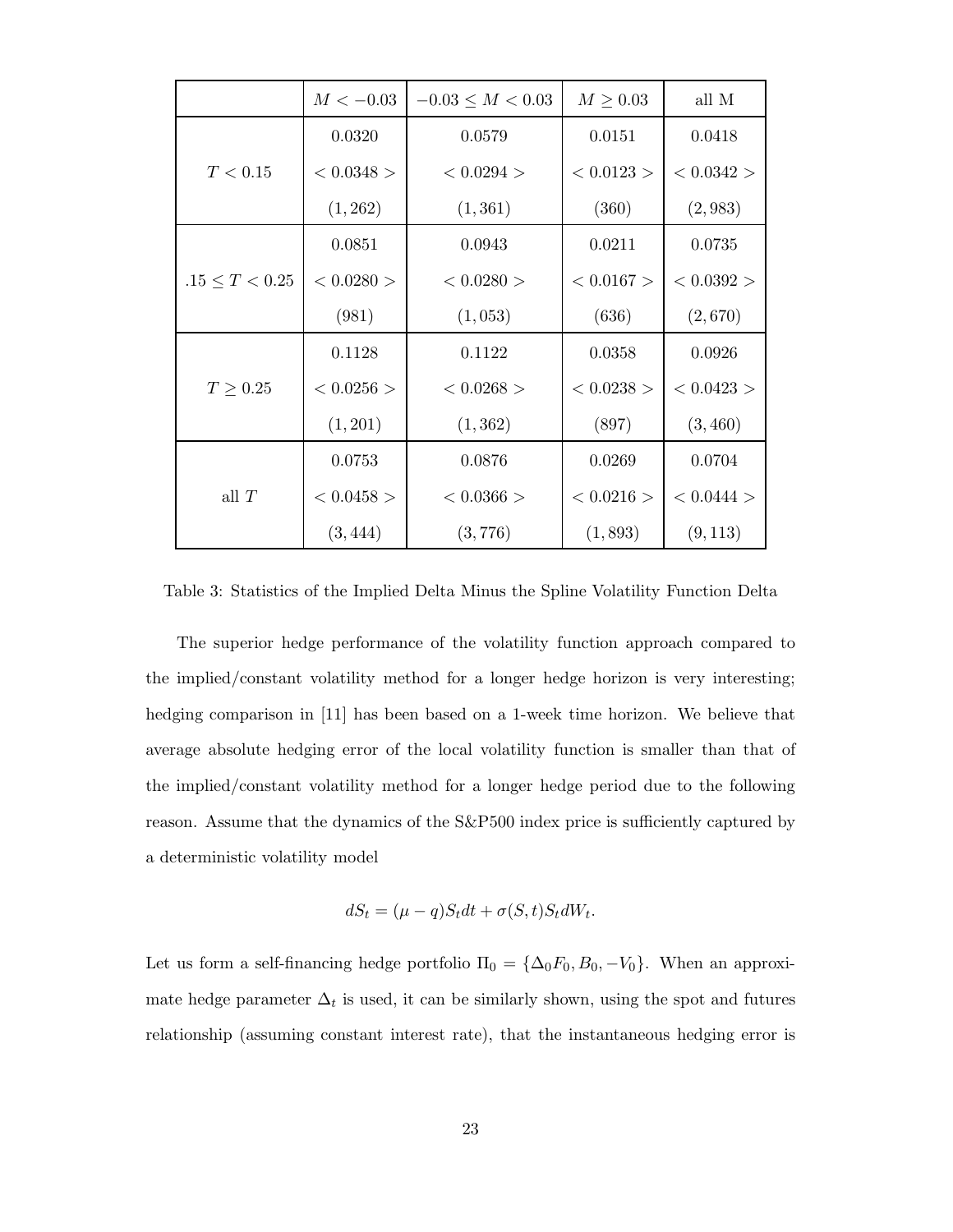$d\Pi_t$  and

$$
d\Pi_t = \sigma F_t(\Delta_t - \frac{\partial V}{\partial F})dW_t + (\mu - r)F_t(\Delta_t - \frac{\partial V}{\partial F})dt.
$$

For our S&P 500 index option data set, the expected return  $\mu$  of the S&P 500 index is 7.95% and the risk-free interest r is in the range 2.85% to 3.25%. Hence the *average* hedging error is determined by the difference  $\Delta_t - \frac{\partial V}{\partial F}$ ; a delta larger than  $\frac{\partial V}{\partial F}$  produces more positive average hedge error. If a hedging method consistently yields larger positive  $\Delta_t - \frac{\partial V}{\partial F}$ , the absolute hedging error for a *longer* hedge horizon will become increasingly more positive due to the *averaging* effect of errors for different rebalancing subperiods.

In addition, if  $\Delta_t - \frac{\partial V}{\partial F}$  for options with different strikes and maturities, are consistently more positive, the average hedge error (not the average absolute hedging error) will be more positive; indeed we observe, from the left plot in Figure 10, that the average hedging error of the volatility function approach is smaller than that of the implied/constant volatility method even for one day hedge horizon.



Figure 10: Average Hedging Error: 1-day Rebalance (Left) and 5-day Rebalance (Right)

The same pattern of delta hedging performance comparison emerges for hedging with 5-day rebalancing, as illustrated in Figure 11. The volatility function approach has increasingly smaller long term average absolute and root mean squared hedging errors, whereas the implied/constant volatility method generates slightly smaller average absolute hedging error for a short hedge horizon. The implied volatility method is again outperformed by the volatility function methods for a hedging horizon of 17 days. It is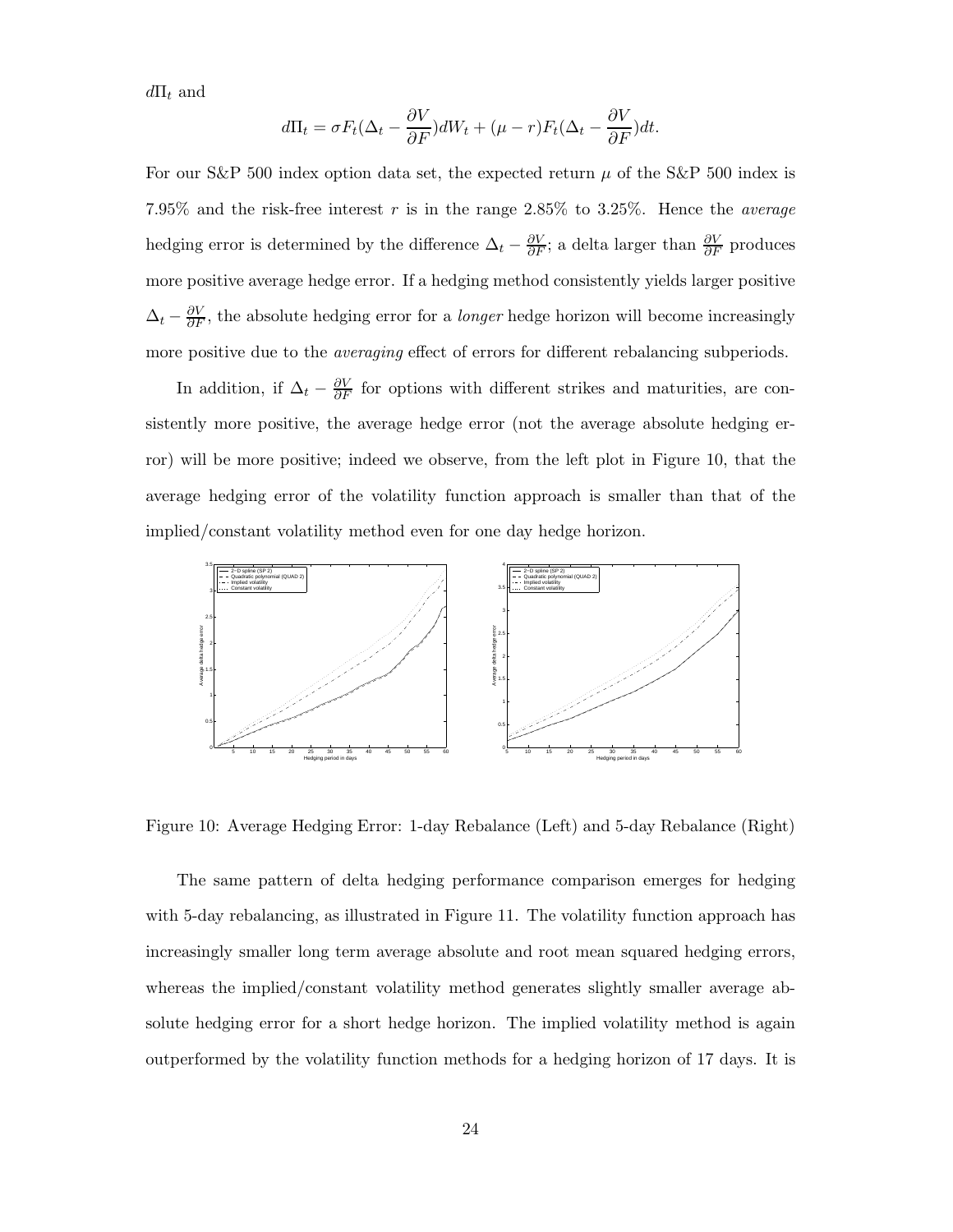interesting that the hedge performance of the volatility function approach surpasses the implied/constant volatility method around approximately the same hedge horizon regardless of the rebalancing frequency. Moreover, the average hedge error of the volatility function method is always smaller than that of the implied/constant volatility method as in the case of daily rebalance, see the right subplot in Figure 10.



Figure 11: Average Absolute and Root Mean Squared Hedging Errors: 5-day Rebalance

## **6. Dynamically Hedging S&P 500 Futures Options**

Is the better hedge performance of the volatility function approach reported in  $\S 5$  a mere coincidence? To further investigate this, we perform similar empirical hedge performance evaluation for a different option market: the S&P 500 futures options. The S&P 500 futures and futures options are fairly liquid and are traded in Chicago Mercantile Exchange (CME). Unlike the S&P 500 index options, S&P 500 futures option is American style. In addition, it is unclear whether the local volatility function can be determined from the option prices of all strikes and maturities for the American option contract. Nonetheless, as will be illustrated subsequently, we observe strikingly similar hedge performance comparisons among the volatility function approach and the implied/constant volatility method.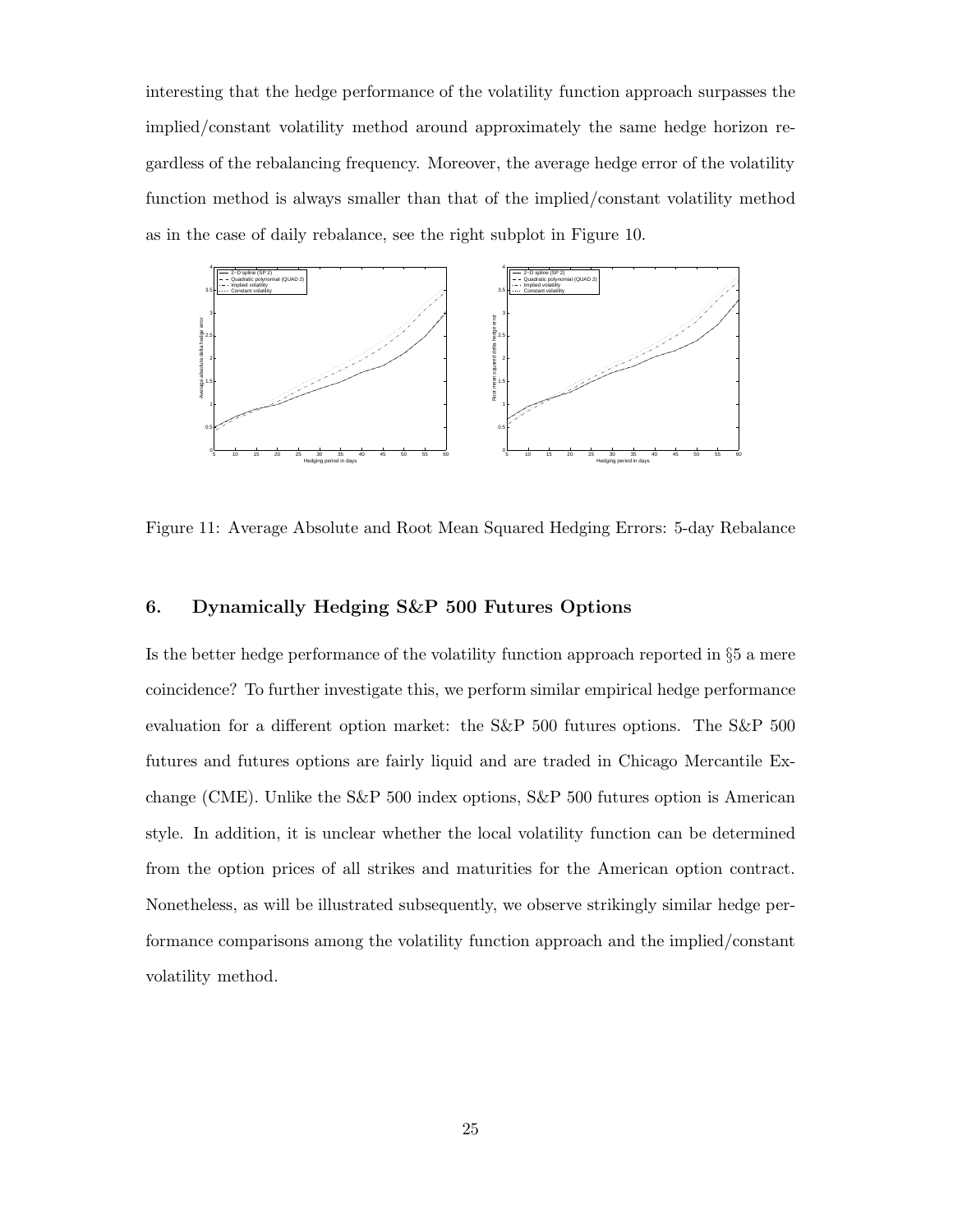#### **data description**

We consider the S&P 500 futures option prices from June 11, 1997 to June 10, 1998. During this period, there are four different S&P 500 futures contracts with different maturity dates; the futures contracts mature in September and December of 1997 and in March and June of 1998. Both futures and options prices are daily closing prices supplied by the Futures Industry Institute.

Unlike S&P 500 index options, S&P 500 futures options mature on the same day as the underlying S&P 500 futures contract, i.e., Thursday before the third Friday of of the delivery month; all options on the same S&P 500 futures contract have the same maturity date.

To ensure the prices are reliable and the results are meaningful, we apply similar data selection criteria as before. First, options with time to maturity shorter than 8 days and longer than 99 days are excluded. Second, we only select options with moneyness satisfying  $|K/F - 1| < .1$ , where K is the exercise price and F is the underlying futures price. There are 8,714 calls and 7,553 puts satisfying the above criteria during this period. On average, there are 34.2 calls and 29.6 puts everyday. Table 4 provides some additional information about the futures and futures options data such as the maturity date, the period covered, the number of trading days for each futures and futures options in the data set, and the number of calls and puts for each futures contract. In addition, we obtain interest rates from the price quotes of the Treasury bill in the *Wall Street Journal*; interpolation is typically required to extract the relevant interest rate since the maturity date of the S&P futures rarely matches that of the Treasury bill exactly.

#### **volatility estimation**

We assume that, for each maturity date, the S&P 500 futures price follows an independent stochastic process. Since the hedge performance of 2-dimensional volatility models does not differ significantly from the 1-dimensional volatility models, we report here only the results for the 1-dimensional volatility models: the volatility function is assumed to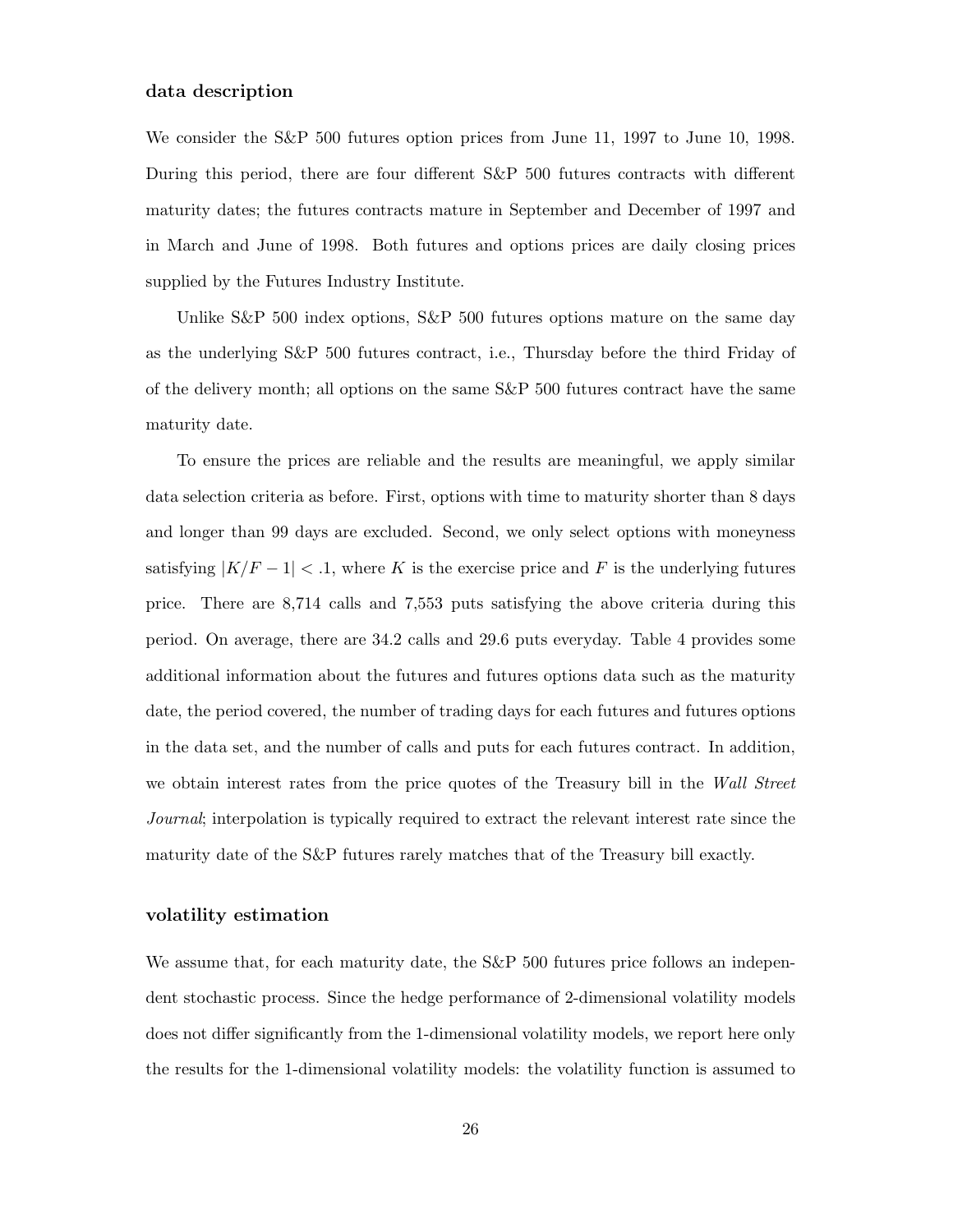| Maturity date | Starting day  | Ending day    | Trading Days | Calls | Puts  |
|---------------|---------------|---------------|--------------|-------|-------|
| Sep. 18, 1997 | Jun. 11, 1997 | Sep. 10, 1997 | 64           | 2,118 | 1,708 |
| Dec. 18, 1997 | Sep. 10, 1997 | Dec. 10, 1997 | 65           | 2,178 | 2,065 |
| Mar. 19, 1998 | Dec. 10, 1997 | Mar. 11, 1998 | 62           | 2,011 | 2,859 |
| Jun. 18, 1998 | Mar. 11, 1998 | Jun. 10, 1998 | 64           | 2,407 | 1,921 |

Table 4: Futures and Futures Option Data

be time independent.

For the volatility function approach, we consider both the nonparametric 1-dimensional spline model [7] as well as the parametric 1-dimensional quadratic model. For the spline volatility model, the local volatility function  $\sigma(F)$  is represented by a 1-dimensional spline with five knots placed at [.7F, .9F, F, 1.1F, 1.3F], where F is the current underlying futures price on a give day. The quadratic model specifies the local volatility function as  $\max(0.01, a_0 + a_1F + a_2F^2)$ . The 1-dimensional spline and the quadratic polynomial are estimated by fitting the market option prices in the least squares sense.

For the implied volatility method, the volatility rate is computed for each option by inverting the Black-Scholes option formula. For the constant volatility model, we allow different rates for put and call; hence the constant model here does not completely conform to the constant volatility Black-Scholes assumption since different volatility rates are allowed for call and put options. We compute call volatility rate by fitting, on each rebalancing time, the Black-Scholes model to all call option prices in the least squares sense. Similarly, put volatility rate is estimated by fitting to all put option prices.

Figure 12 shows the constant and implied volatility rates on the same day. Implied volatility rate is a decreasing function of the strike price except near the really out-ofthe-money call (or in-the-money put). Constant volatility rate lies approximately in the middle of the implied volatility rates.

As an example, Figure 13 displays the 1-dimensional spline and quadratic polynomial volatility functions estimated from the market data on January 21, 1998. We observe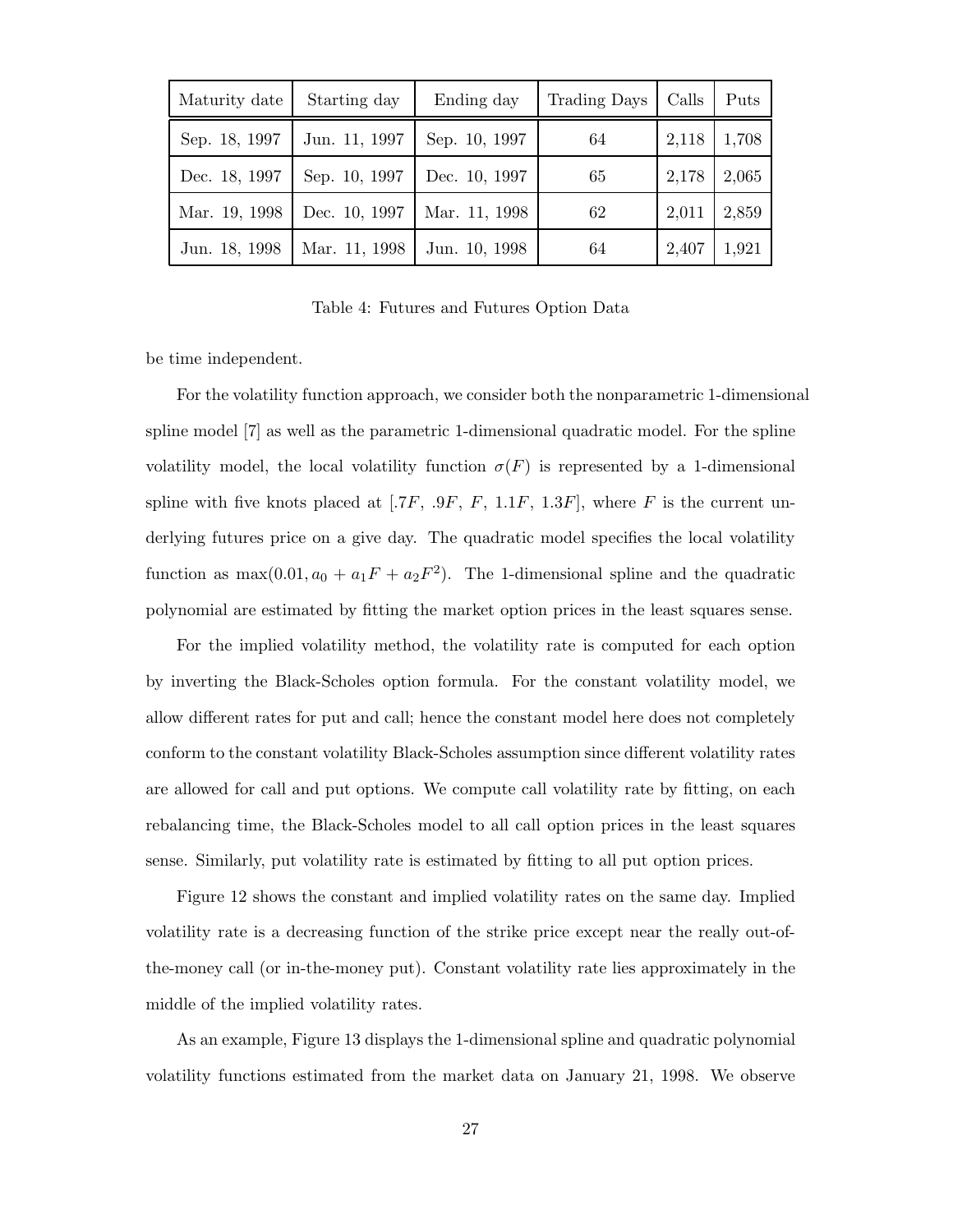

Figure 12: Constant and Implied Volatility

that two local volatility functions are close to each other around the current futures price  $F = $975.40$ , the region around which the volatility is most important in determining option prices. The closeness of the estimated spline volatility function and the quadratic volatility function around the current futures price is typical for this S&P 500 futures option data set.



Figure 13: Local Volatility Functions: 1-dimensional Models

## **hedging result**

Figure 14 graphs the average absolute hedging error with daily rebalancing against the length of the hedging horizon. We observe that, similar to Figure 9 for S&P 500 index options, the volatility function (both the 1-dimensional spline and the 1-dimensional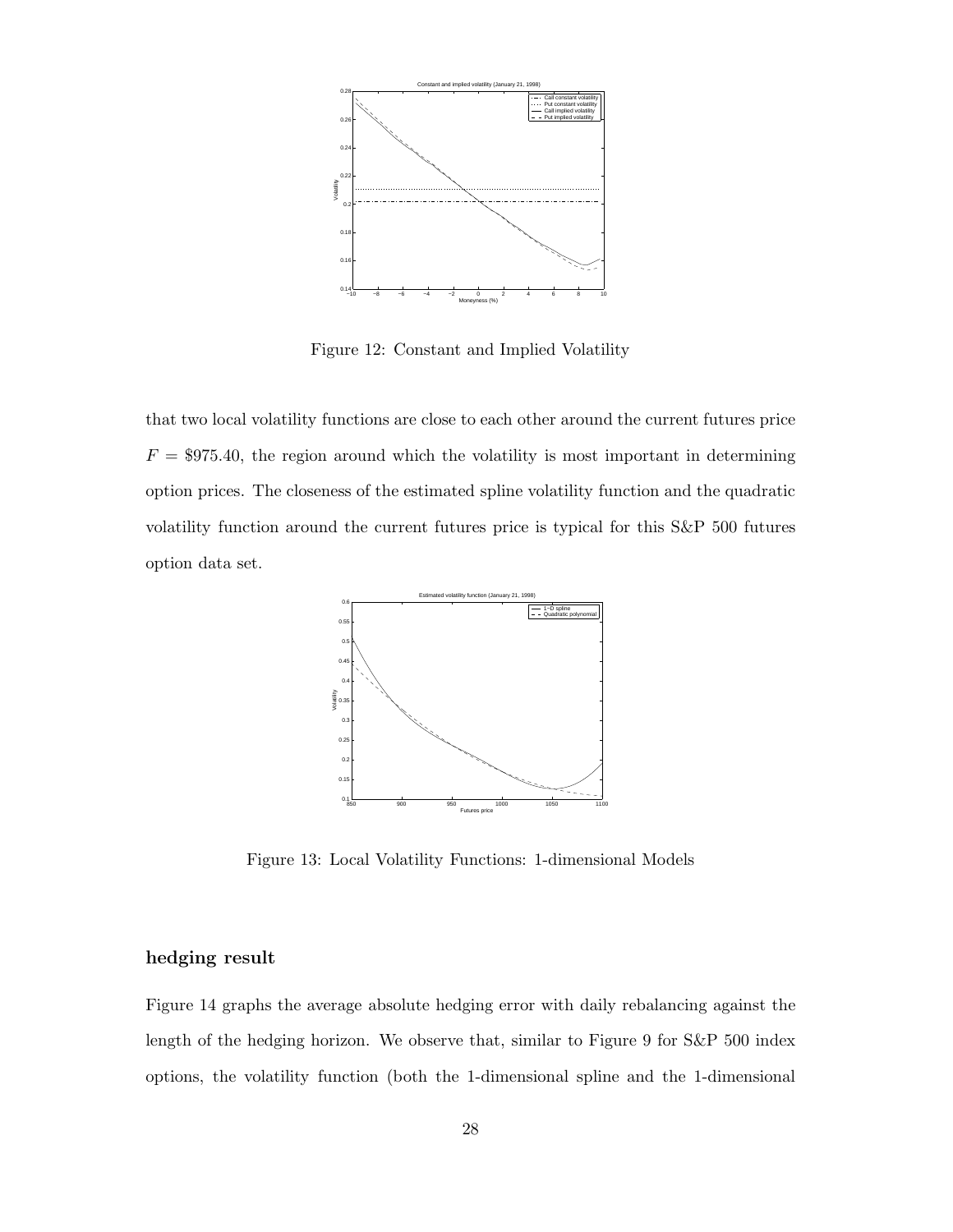quadratic model) has smaller average absolute hedging error, compared with the implied/constant volatility method, for a hedging horizon of more than six days. The performance of the 1-dimensional spline and 1-dimensional quadratic volatility models are comparable. In addition we note that the volatility function approach begins to outperform the implied/constant volatility method at a shorter hedge horizon, compared to the S&P 500 index options experiment. Moreover, the hedging error for the S&P 500 futures options seems to be greater than that of the index option for the same length of the hedge horizon: note that the S&P500 futures price here is greater than the implied futures price of the S&P 500 index options in §5. The implied volatility method is slightly better for up to six days. In terms of the root mean squared hedging error, the volatility function approach is consistently better than the implied/constant volatility method.



Figure 14: Average Absolute and Root Mean Squared Hedging Error: 1-day Rebalance

For hedging with 5-day rebalancing, similar observations can be made. Figure 15 shows that volatility function approach outperforms the implied/constant volatility method for a hedge period of more than ten days. The 1-dimensional spline and quadratic polynomial volatility functions show little difference in terms of the hedging error.

Figure 16 graphs the *average* hedging errors against the length of the hedge horizon. These plots show that the volatility function approach always produces smaller average hedging error, even when the hedging period is one day. The constant volatility method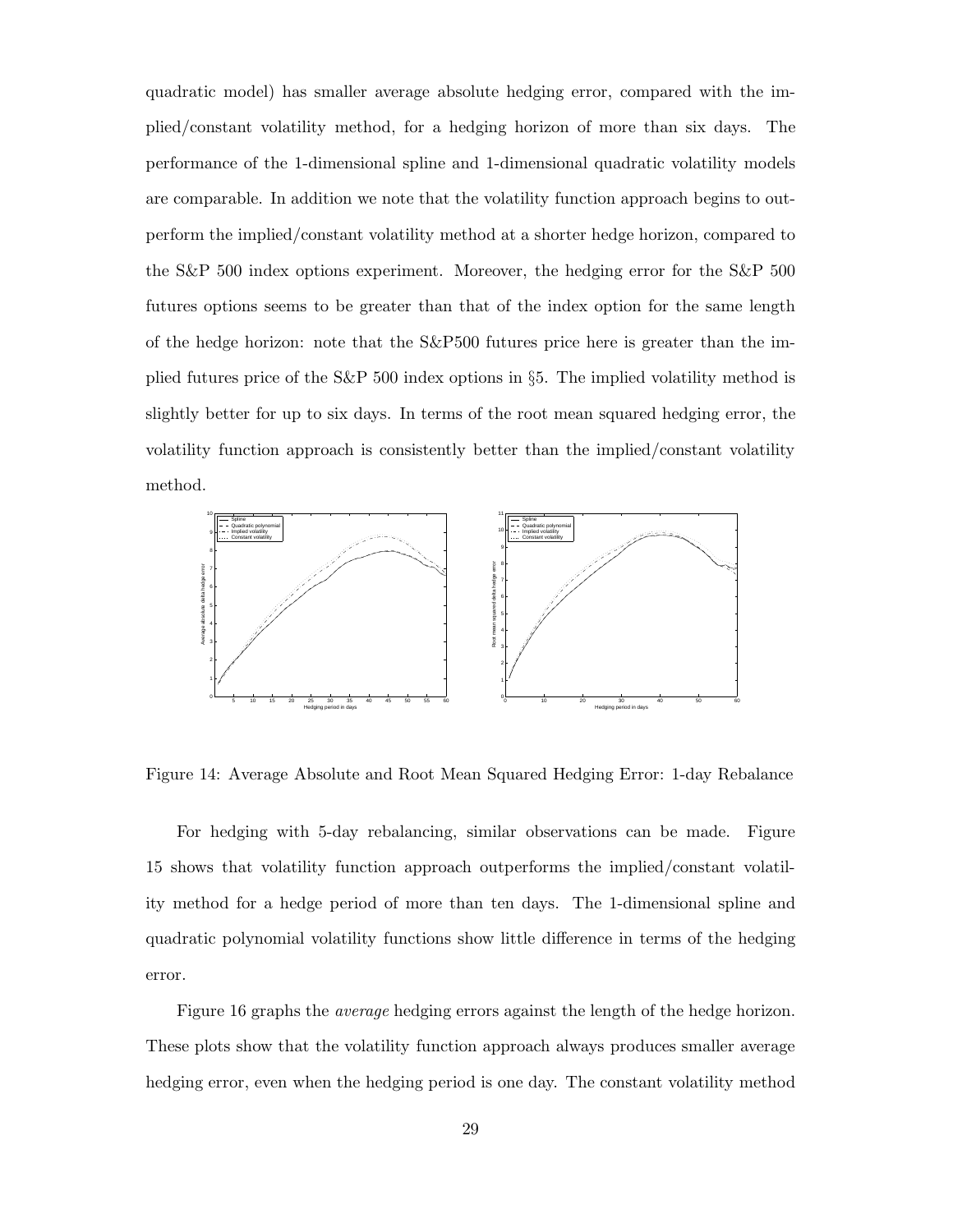

Figure 15: Average Absolute and Root Mean Squared Hedging Error: 5-day Rebalance

yields the largest average hedging error.



Figure 16: Average Hedging Error: 1-day Rebalance (Left) and 5-day Rebalance (Right)

Despite the striking similarity of the hedging performance comparison in both the S&P 500 index option market and S&P 500 futures option market, there are some differences. The most noticeable difference is that, for the S&P 500 futures options, the average hedging error is no longer monotonically increasing as the hedging period increases and it can become negative as well. Currently we do not have a clear explanation for this except noting that it may be attributed to the early exercise feature of the American option contract.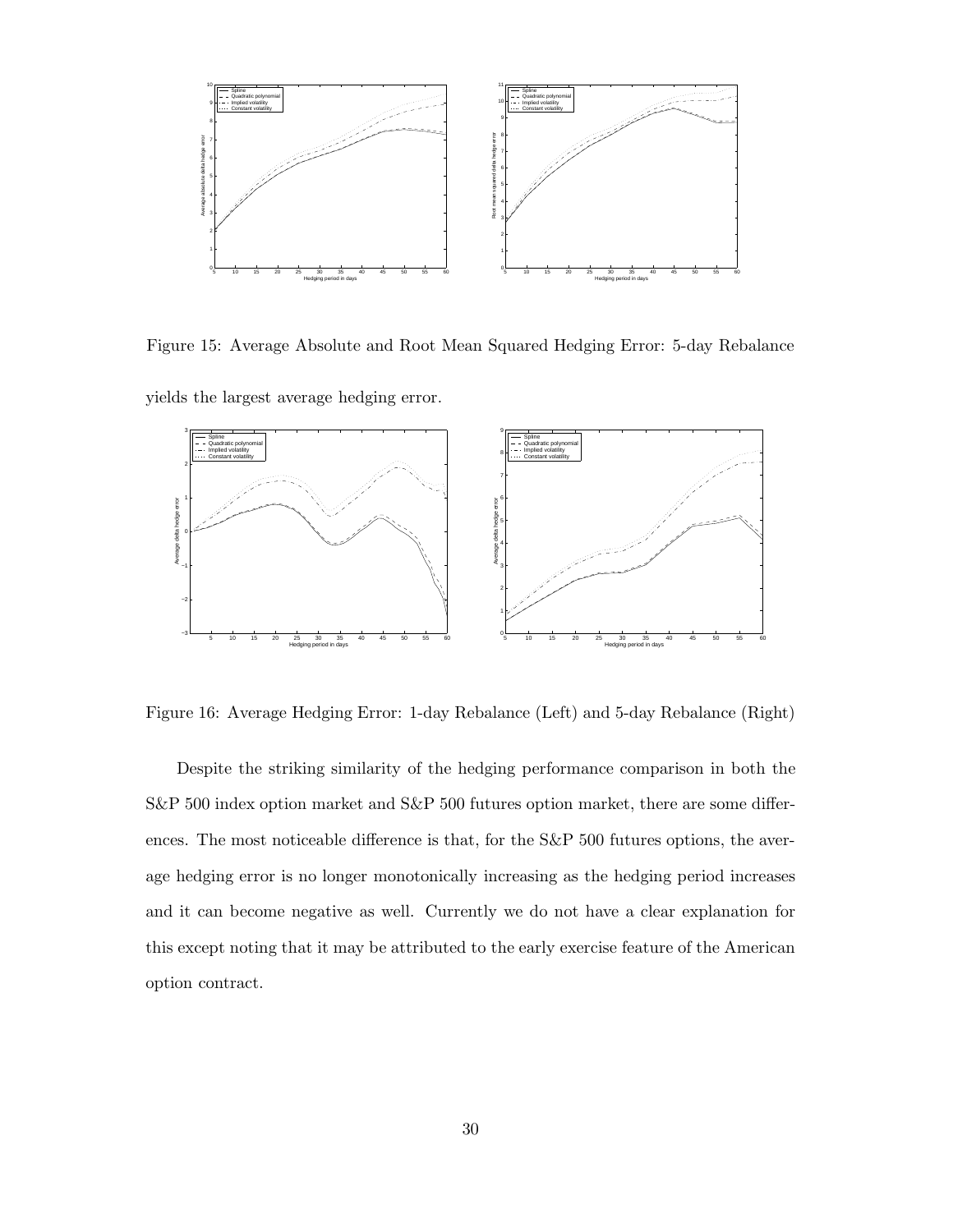#### **7. Concluding Remarks**

It has been well recognized that the index option markets typically exhibit a volatility smile; therefore, direct use of the constant volatility Black-Scholes option pricing formula is questionable. Although the implied volatility method with different volatility rates applied to options of different strikes and maturities is able to price the vanilla options accurately, it has been demonstrated [7] that the hedge parameters computed in this fashion can be erroneous since the constant volatility model does not adequately describe the underlying price dynamics.

In this paper, we compare the dynamic hedging performance of the deterministic local volatility function approach and the implied/constant volatility method. We illustrate that the mean of the instantaneous hedging error is proportional to  $(\mu - r)(\Delta - \frac{\partial V}{\partial S})$ , where  $\Delta$  is the delta used in dynamic hedging and  $\frac{\partial V}{\partial S}$  is the true delta. This implies that the average hedging error using a larger delta factor greater than that of the true volatility results in more positive average hedging error, assuming  $\mu > r$ . We illustrate that when the underlying price follows an absolute diffusion model with  $\mu > r$ , the hedge parameter computed from the implied/constant volatility method is indeed significantly larger than the true delta hedge parameter. This leads to increasingly positive average absolute hedging error as the length of the hedging horizon increases.

To estimate a local volatility function from a finite set of option prices, a spline volatility method has been proposed [7]. We illustrate here, with the absolute diffusion example, that the spline volatility function [7] yields smaller average absolute hedging error compared with the implied/constant volatility method due to more accurate hedge parameters.

When comparing the hedge performance in the S&P 500 index option as well as the futures option markets, we similarly observe that the delta from the implied/constant volatility method is typically greater than that of the local deterministic volatility function approach. We observe, in both the S&P 500 index option and futures option markets, the average hedging error using the volatility function approach is always smaller than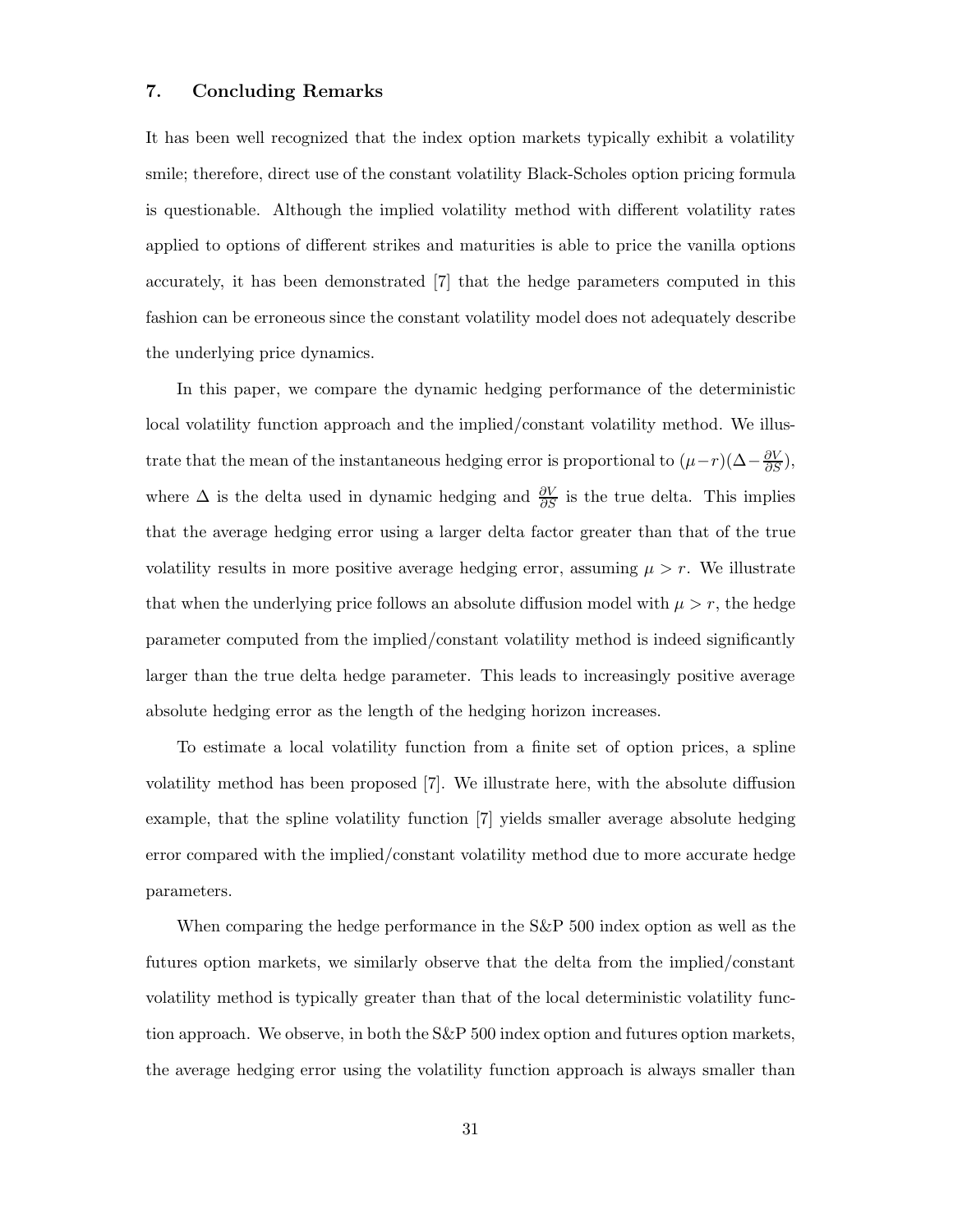that of the implied/constant volatility error. Moreover, the average absolute hedging error using the volatility function is smaller than that of the implied/constant volatility method for a sufficiently long hedge horizon, approximately 17 days for the S&P 500 index options and 6 days for the S&P 500 futures options.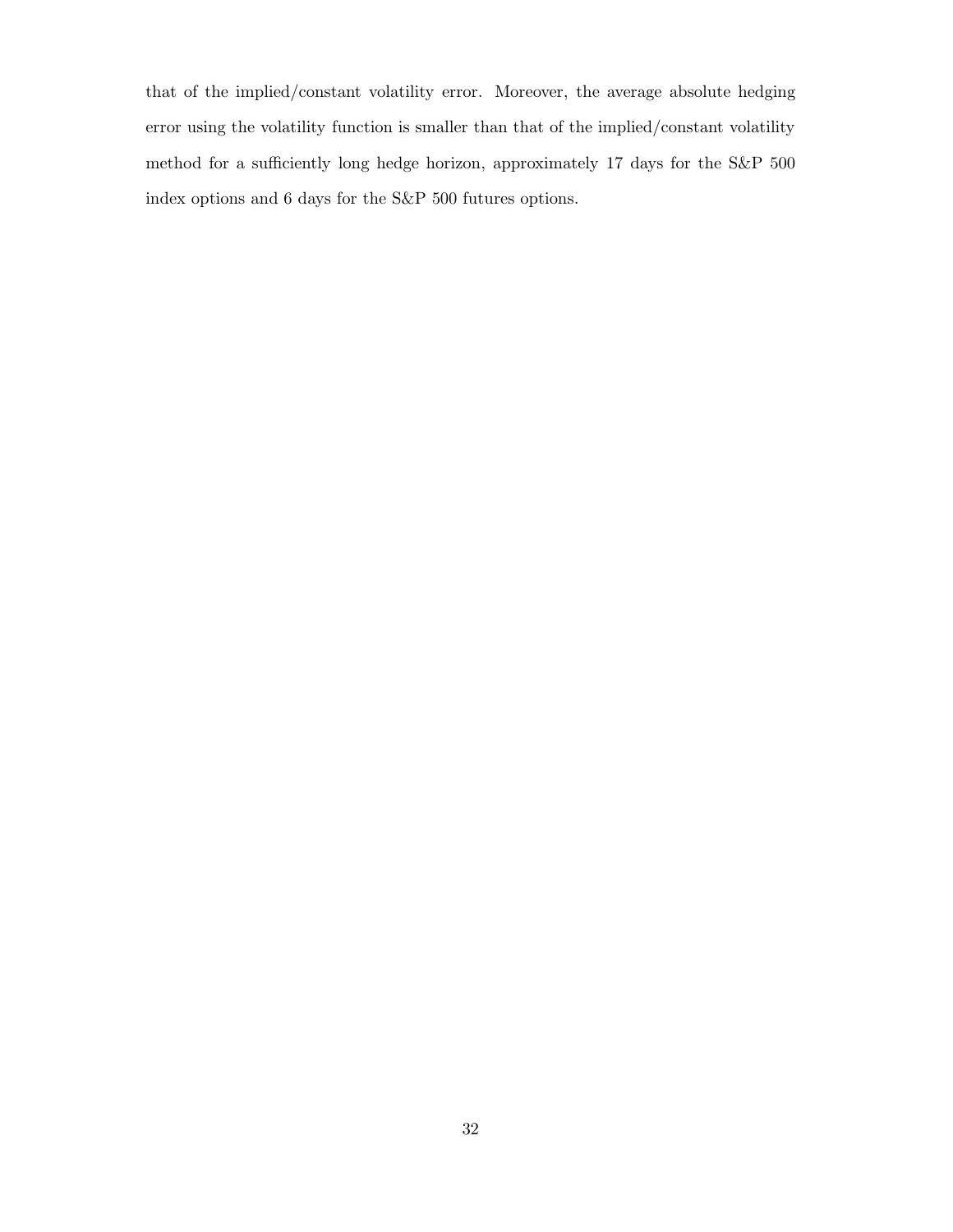## **References**

- [1] Y. A¨ıt-Sahalia and A. Lo. Nonparametric estimation of state-price densities implicit in financial asset prices. *Journal of Finance*, 53(2):499–545, 1998.
- [2] Leif Andersen and Rupert Brotherton-Ratcliffe. The equity option volatility smile: an implicit finite-difference approach. *The Journal of Computational Finance*, 1(2):5–32, 1998.
- [3] M. Avellaneda, C. Friedman, R. Holemes, and D. Samperi. Calibrating volatility surfaces via relative entropy minimization. *Applied Mathematical Finance*, 4:37–64, 1997.
- [4] G. Bakshi, C. Cao, and Z. Chen. Empirical performance of alternative option pricing models. *Journal of Finance*, 52(5):2003–2049, 1997.
- [5] D. Bates. Post-'87 crash fears in the S&P 500 futures option market. Technical Report Working Paper, University of Iowa, 1995.
- [6] A. Buraschi and J. Jackwerth. Is volatility risk priced in the option market? Technical Report Working Paper, London Business School and University of Madison, 1999.
- [7] Thomas F. Coleman, Yuying Li, and Arun Verma. Reconstructing the unknown local volatility function. *The Journal of Computational Finance*, 2(3):77–102, 1999.
- [8] J. C. Cox and S. A. Ross. The valuation of options for alternative stochastic processes. *Journal of Financial Economics*, 3:145–166, 1976.
- [9] E. Derman and I. Kani. Riding on a smile. *Risk*, 7:32–39, 1994.
- [10] E. Derman, I. Kani, and J. Zou. The local volatility surface: Unlocking the information in index option prices. *Financial Analysts Journal*, pages 25–36, 1996.
- [11] B. Dumas, J. Fleming, and R. Whaley. Implied volatility function: empirical tests. *Journal of Finance*, 53:2059–2106, 1998.